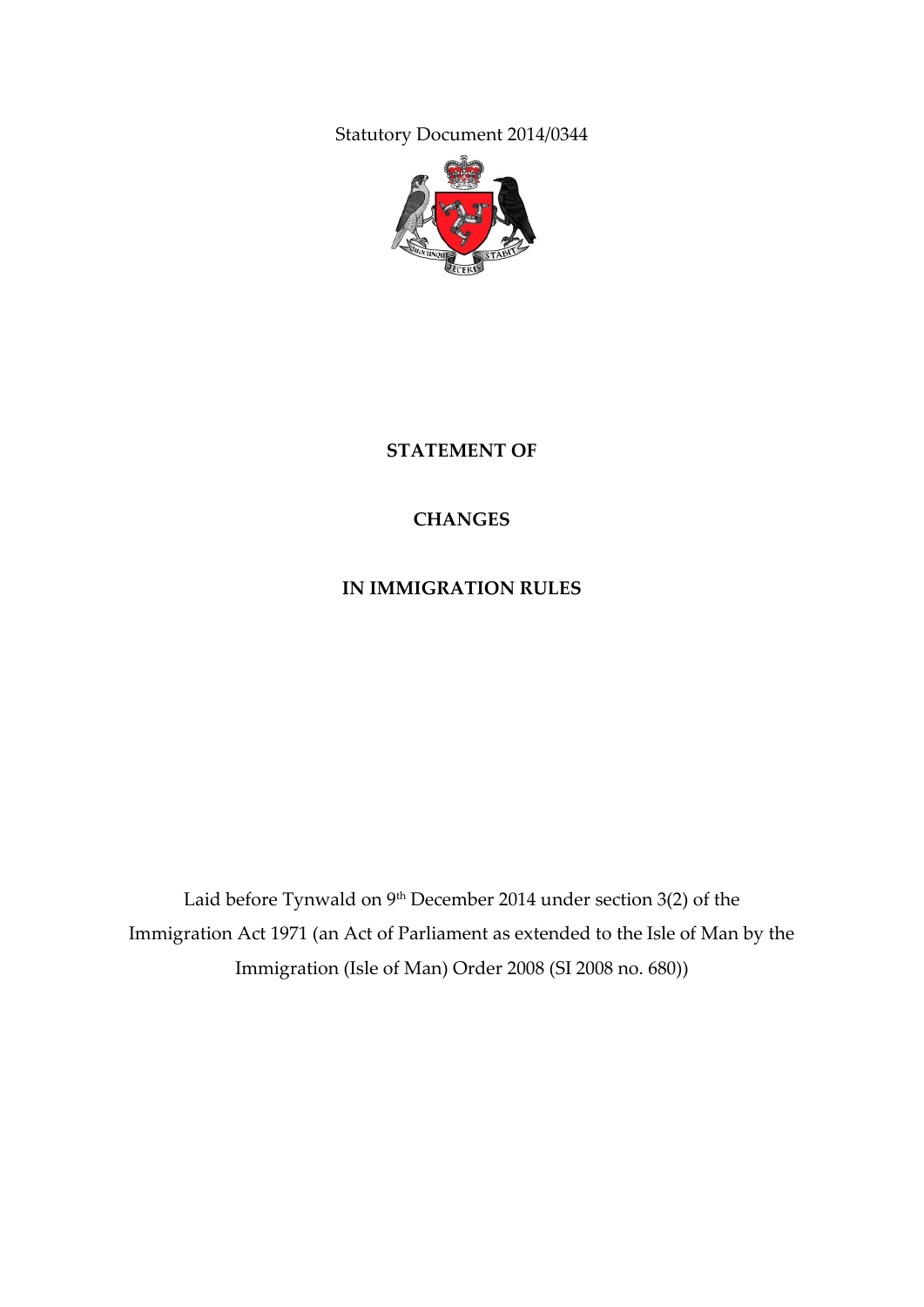#### **STATEMENT OF CHANGES IN IMMIGRATION RULES**

The Council of Ministers has made the following changes to the Rules laid down by it as to the practice to be followed in the administration of the Immigration Act 1971<sup>1</sup> (of Parliament) as it has effect in the Isle of Man**<sup>2</sup>** for regulating entry into and the stay of persons in the Isle of Man and contained in the Statement laid before Tynwald on 17th May 2005<sup>3</sup>.

The changes in this Statement shall take effect on 10<sup>th</sup> November 2014. However, if an applicant has made an application for entry clearance or leave before 10<sup>th</sup> November 2014 and the application has not been decided before that date, it will be decided in accordance with the rules in force on 9<sup>th</sup> November 2014.

1. Delete paragraph 245CB(a) and (b) and substitute:

"(a) Leave to remain will be granted for:

(i) a period of 3 years, or

(ii) the period the applicant needs to take his total leave granted in this category to 5 years, whichever is the longer.

(b) DELETED.".

- 2. In paragraph 245DB(h), delete "28 working days" and substitute "28 calendar days".
- 3. In paragraph 245DC (iii), after "taken over," insert "but working for such business(es) does not include anything undertaken by the applicant pursuant to a contract of service or apprenticeship, whether express or implied and whether oral or written, with another business,".
- 4. In paragraph 245DD(j), delete "28 working days" and substitute "28 calendar days".
- 5. In paragraph 245DE(b)(iii), after "taken over," insert "but working for such business(es) does not include anything undertaken by the applicant pursuant to a contract of service or apprenticeship, whether express or implied and whether oral or written, with another business,".
- 6. In paragraph 245EB(b), delete "paragraphs 54 to 65 of Appendix A" and substitute "paragraphs 54 to 65-SD of Appendix A".

-

 $<sup>1</sup>$  1971 c. 77</sup>

<sup>&</sup>lt;sup>2</sup> See the Immigration (Isle of Man) Order 2008 (S.I. 2008 No 680)

<sup>3</sup> S.D. 62/05 amended by S.D.692/05, S.D. 442/06, S.D. 547/06, S.D. 781/06, S.D. 871/06, S.D. 124/07, S.D. 303/07, S.D. 534/07, S.D. 02/08, S.D. 500/08, GC 32/09, GC 35/09, GC 14/10, GC 26/10, GC 02/11, SD 518/11, SD 40/12, SD 0288/12, SD 0625/12, SD 0657/12, SD250/13, SD 302/13, SD 345/13 ,SD 2014/0004, SD 2014/0082, SD 2014/241, 2014/314 and 2014/324.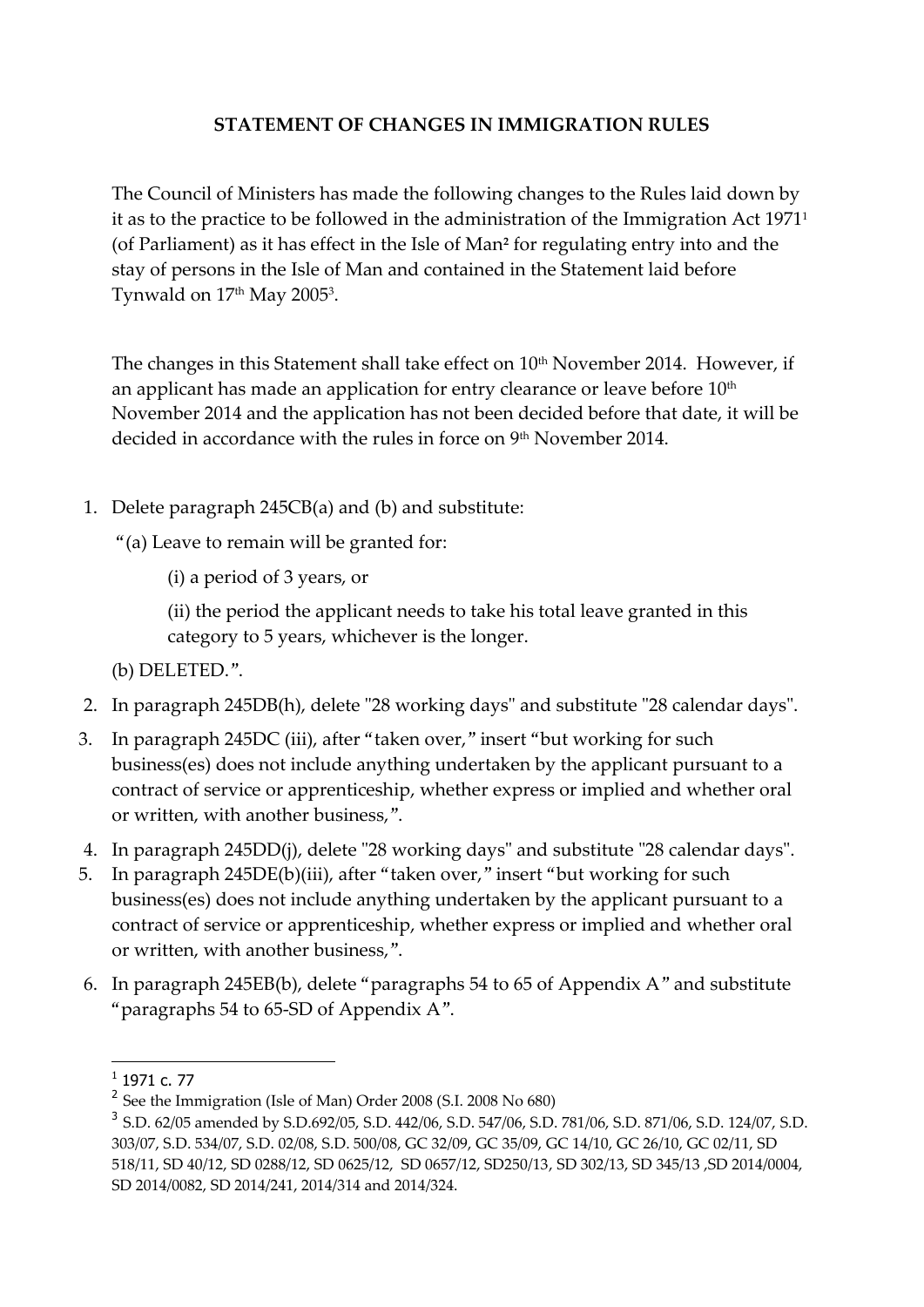- 7. After paragraph 245EB(f), insert:
	- "(g) The Entry Clearance Officer must not have reasonable grounds to believe that:

(i) notwithstanding that the applicant has provided the relevant specified documents required under Appendix A, the applicant is not in control of and at liberty to freely invest the money specified in their application for the purposes of meeting the requirements of Table 7 of Appendix A to these Rules (where relevant); or

(ii) any of the money specified in the application for the purposes of meeting the requirements of Table 7 of Appendix A to these Rules held by:

(1) the applicant; or

(2) where any of the specified money has been made available to the applicant by another party, that party,

has been acquired by means of conduct which is unlawful in the Isle of Man, or would constitute unlawful conduct if it occurred in the Isle of Man; or

(iii) where any of the money specified in the application for the purposes of meeting the requirements of Table 7 of Appendix A to these Rules has been made available by another party, the character, conduct or associations of that party are such that approval of the application would not be conducive to the public good,

and where the Entry Clearance Officer does have reasonable grounds to believe one or more of the above applies, no points from Table 7 (where relevant) will be awarded.".

- 8. In paragraph 245ED(b), delete "paragraphs 54 to 65 of Appendix A" and substitute "paragraphs 54 to 65-SD of Appendix A".
- 9. After paragraph 245ED(h), insert:

"(i) The Lieutenant Governor must not have reasonable grounds to believe that:

(i) notwithstanding that the applicant has provided the relevant specified documents required under Appendix A, the applicant is not in control of and at liberty to freely invest the money specified in their application for the purposes of meeting the requirements of Table 7 of Appendix A to these Rules (where relevant); or

(ii) any of the money specified in the application for the purposes of meeting the requirements of Table 7 of Appendix A to these Rules held by:

(1) the applicant; or

(2) where any of the specified money has been made available to the applicant by another party, that party,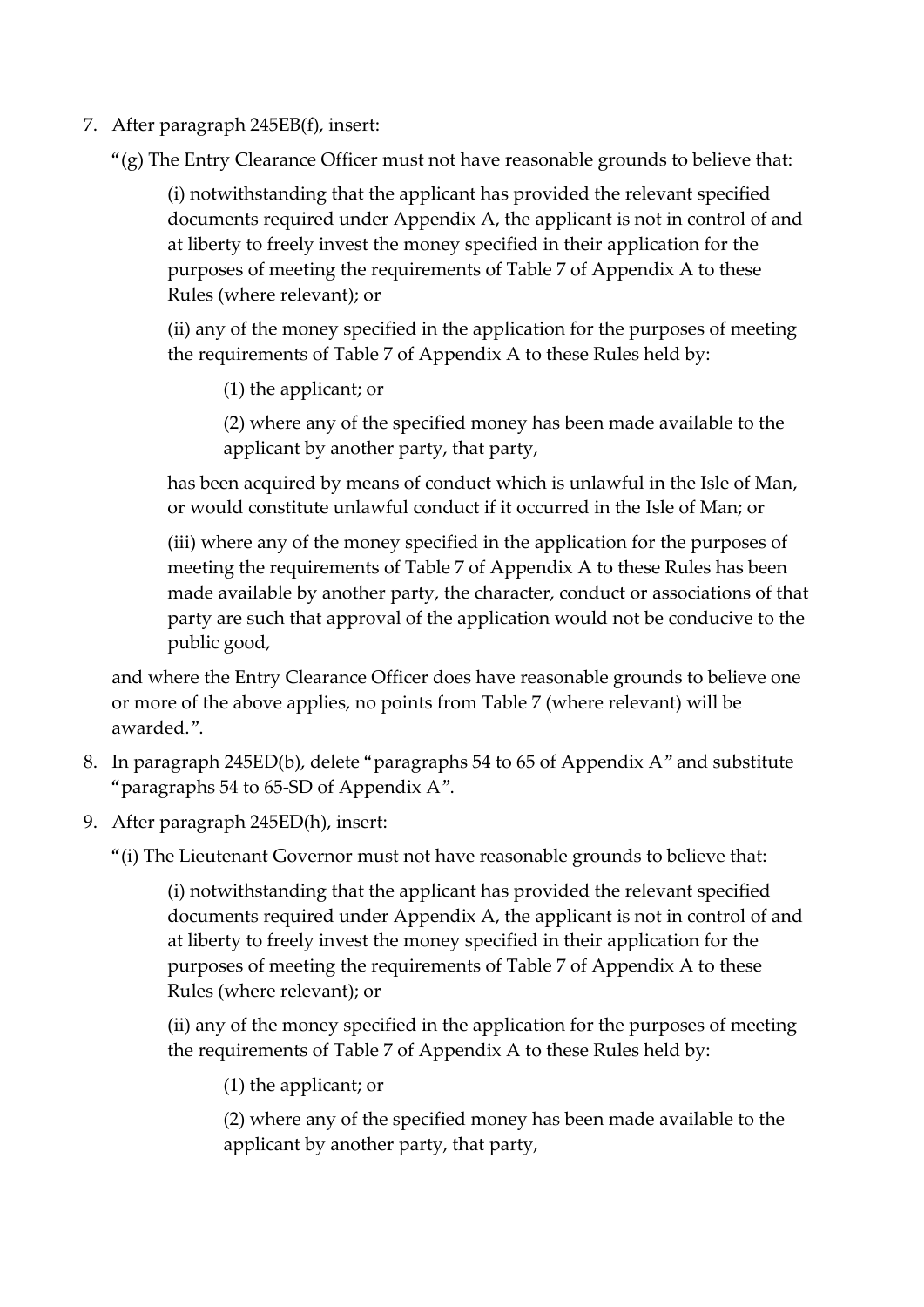has been acquired by means of conduct which is unlawful in the Isle of Man, or would constitute unlawful conduct if it occurred in the Isle of Man; or

(iii) where any of the money specified in the application for the purposes of meeting the requirements of Table 7 of Appendix A to these Rules has been made available by another party, the character, conduct or associations of that party are such that approval of the application would not be conducive to the public good,

and where the Lieutenant Governor does have reasonable grounds to believe one or more of the above applies, no points from Table 7 (where relevant) will be awarded.".

- 10. In paragraph 245EE(c)(i), delete "£750,000 of his capital" and substitute "the amount of capital specified in paragraph (e)".
- 11. In paragraph 245EE(c)(ii), delete "the applicant does not maintain the investment" and substitute "the applicant does not maintain at least the level of investment".
- 12. Delete paragraph 245EE(e) and substitute:
	- "(e) The amount of capital referred to in paragraph (c) is:

(i) at least £2 million if the applicant was last granted leave under the Rules in place from 10 November 2014 and was awarded points as set out in Table 7 or Table 8A of Appendix A to these Rules in that last grant, or

(ii) at least £750,000 if the applicant was last granted leave under the Rules in place before 10 November 2014 or was awarded points as set out in Table 8B of Appendix A to these Rules in his last grant.

(f) Paragraph 245EE(c) does not apply where the applicant's two most recent grants of leave were either as a Tier 1 (Investor) Migrant and / or as an Investor.".

- 13. In paragraph 245EF(c), delete "paragraphs 54 to 65 of Appendix A" and substitute "paragraphs 54 to 65-SD of Appendix A".
- 14. In paragraph 276A delete "and 399A".
- 15. After paragraph 276A0 insert:

"276A00. Where leave to remain is granted under paragraphs 276ADE-276DH, or where an applicant does not meet the requirements in paragraph 276ADE(1) but the Lieutenant Governor grants leave to remain outside the rules on Article 8 grounds, (and without prejudice to the specific provision that is made in paragraphs 276ADE-276DH in respect of a no recourse to public funds condition), that leave may be subject to such conditions as the Lieutenant Governor considers appropriate in a particular case.".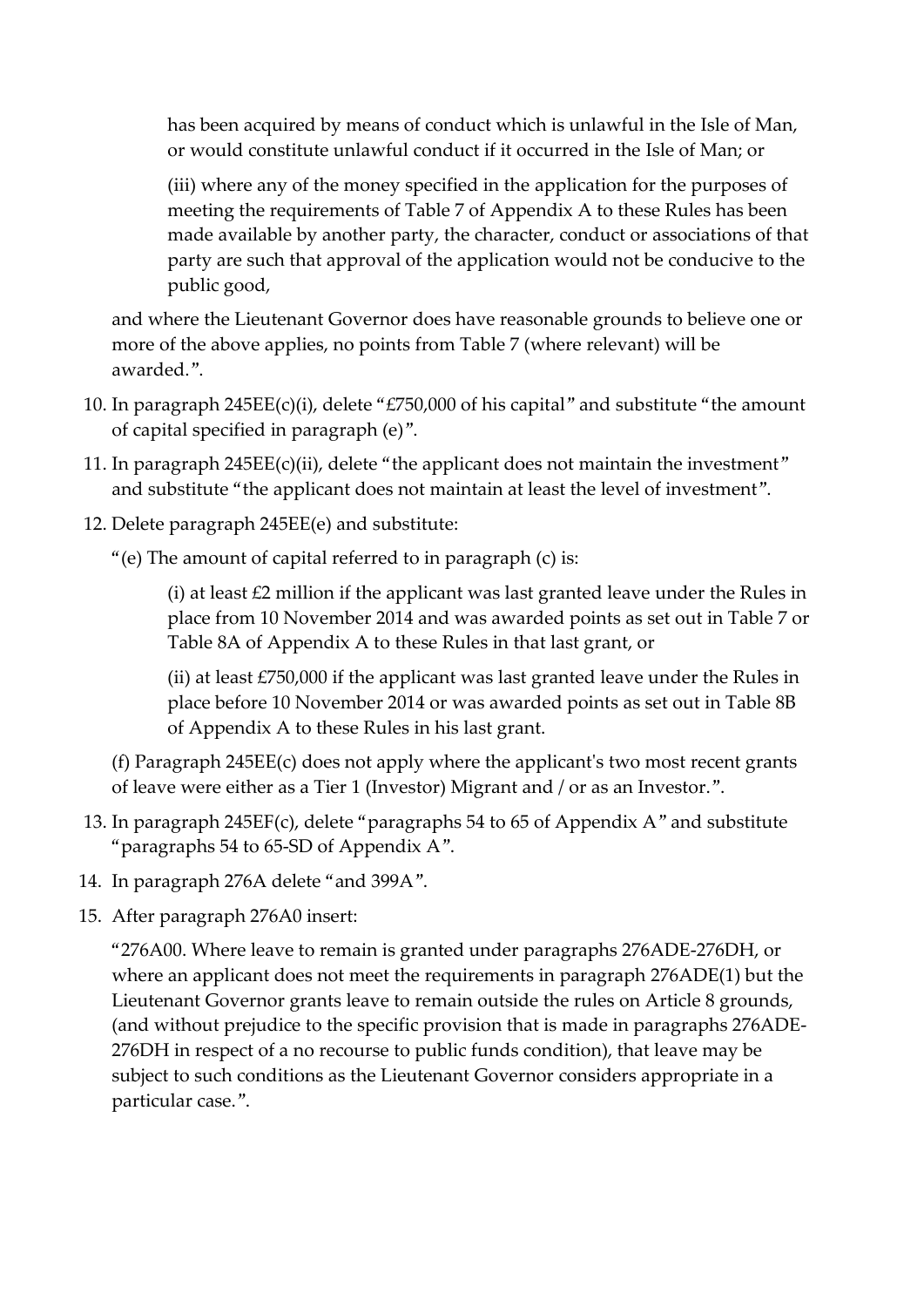- 16. In paragraph 276ADE(1)(vi) for "has no ties (including social, cultural or family) with" substitute "there would be very significant obstacles to the applicant's integration into".
- 17. Renumber paragraph 276BE as paragraph 276BE(1).
- 18. In paragraph 276BE(1) for "paragraph 276BE" substitute "this sub-paragraph".
- 19. In paragraph 276BE(1) for "such conditions as the Lieutenant Governor deems appropriate" substitute "a condition of no recourse to public funds unless the Lieutenant Governor considers that the person should not be subject to such a condition".
- 20. After paragraph 276BE(1) insert:

"276BE(2). Where an applicant does not meet the requirements in paragraph 276ADE(1) but the Lieutenant Governor grants leave to remain outside the rules on Article 8 grounds, the applicant will normally be granted leave for a period not exceeding 30 months and subject to a condition of no recourse to public funds unless the Lieutenant Governor considers that the person should not be subject to such a condition.".

- 21. In paragraph 276DG for "such conditions as the Lieutenant Governor deems appropriate" substitute "a condition of no recourse to public funds unless the Lieutenant Governor considers that the person should not be subject to such a condition".
- 22. In paragraph A277C for "paragraph 276BE" substitute "paragraph 276BE(1)".
- 23. For paragraph A279 substitute:

"A279. Paragraphs 398-399D apply to all immigration decisions made further to applications under Part 8 and paragraphs 276A-276D where a decision is made on or after 10 November 2014, irrespective of the date the application was made.".

- 24. In paragraph A362, for "19 November 2012" substitute "10 November 2014".
- 25. Delete paragraphs 393 and 394.
- 26. After paragraph395 insert:

#### **Deportation and Article 8**

398. Where a person claims that their deportation would be contrary to the Isle of Man's obligations under Article 8 of the Human Rights Convention, and

(a) the deportation of the person from the Isle of Man is conducive to the public good because they have been convicted of an offence for which they have been sentenced to a period of imprisonment of at least 4 years;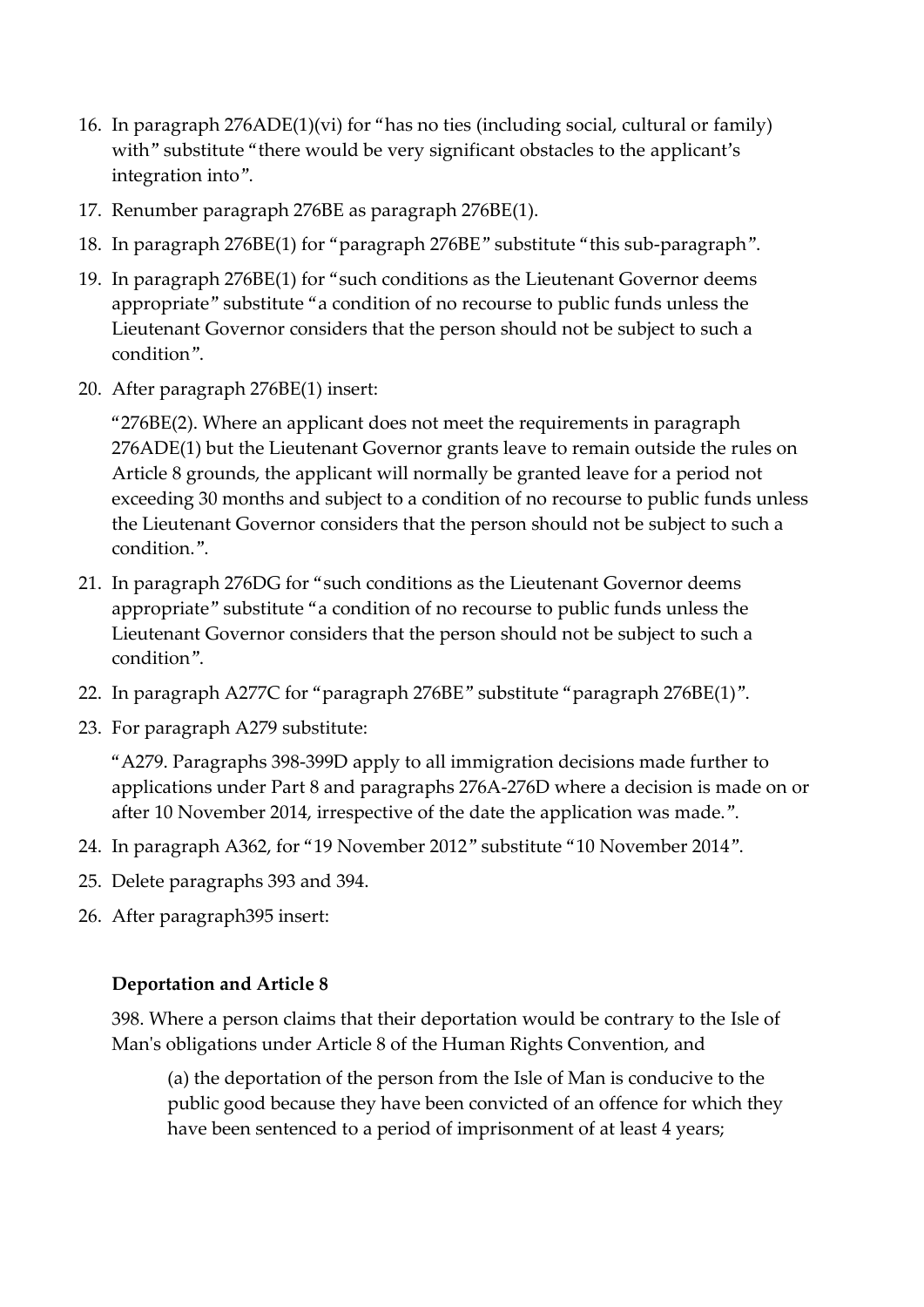(b) the deportation of the person from the Isle of Man is conducive to the public good because they have been convicted of an offence for which they have been sentenced to a period of imprisonment of less than 4 years but at least 12 months; or

(c) the deportation of the person from the Isle of Man is conducive to the public good because, in the view of the Lieutenant Governor, their offending has caused serious harm or they are a persistent offender who shows a particular disregard for the law,

the Lieutenant Governor in assessing that claim will consider whether paragraph 399 or 399A applies and, if it does not, it will only be in exceptional circumstances that the public good will be outweighed by other factors.

399. This paragraph applies where paragraph 398 (b) or (c) applies if –

(a) the person has a genuine and subsisting parental relationship with a child under the age of 18 years who is in the Isle of Man, and

(i) the child is a British Citizen; or

(ii) the child has lived in the Isle of Man continuously for at least the 7 years immediately preceding the date of the immigration decision; and in either case

(a) it would not be reasonable to expect the child to leave the Isle of Man; and

b) there is no other family member who is able to care for the child in the Isle of Man; or

(b) the person has a genuine and subsisting relationship with a partner who is in the Isle of Man and is a British Citizen, settled in the Isle of Man, or in the Isle of Man with refugee leave or humanitarian protection, and

(i) the person has lived in the Isle of Man with valid leave continuously for at least the 15 years immediately preceding the date of the immigration decision (discounting any period of imprisonment); and

(ii) there are insurmountable obstacles to family life with that partner continuing outside the Isle of Man.

399A. This paragraph applies where paragraph 398(b) or (c) applies if –

(a) the person has lived continuously in the Isle of Man for at least 20 years immediately preceding the date of the immigration decision (discounting any period of imprisonment) and he has no ties (including social, cultural or family) with the country to which he would have to go if required to leave the Isle of Man; or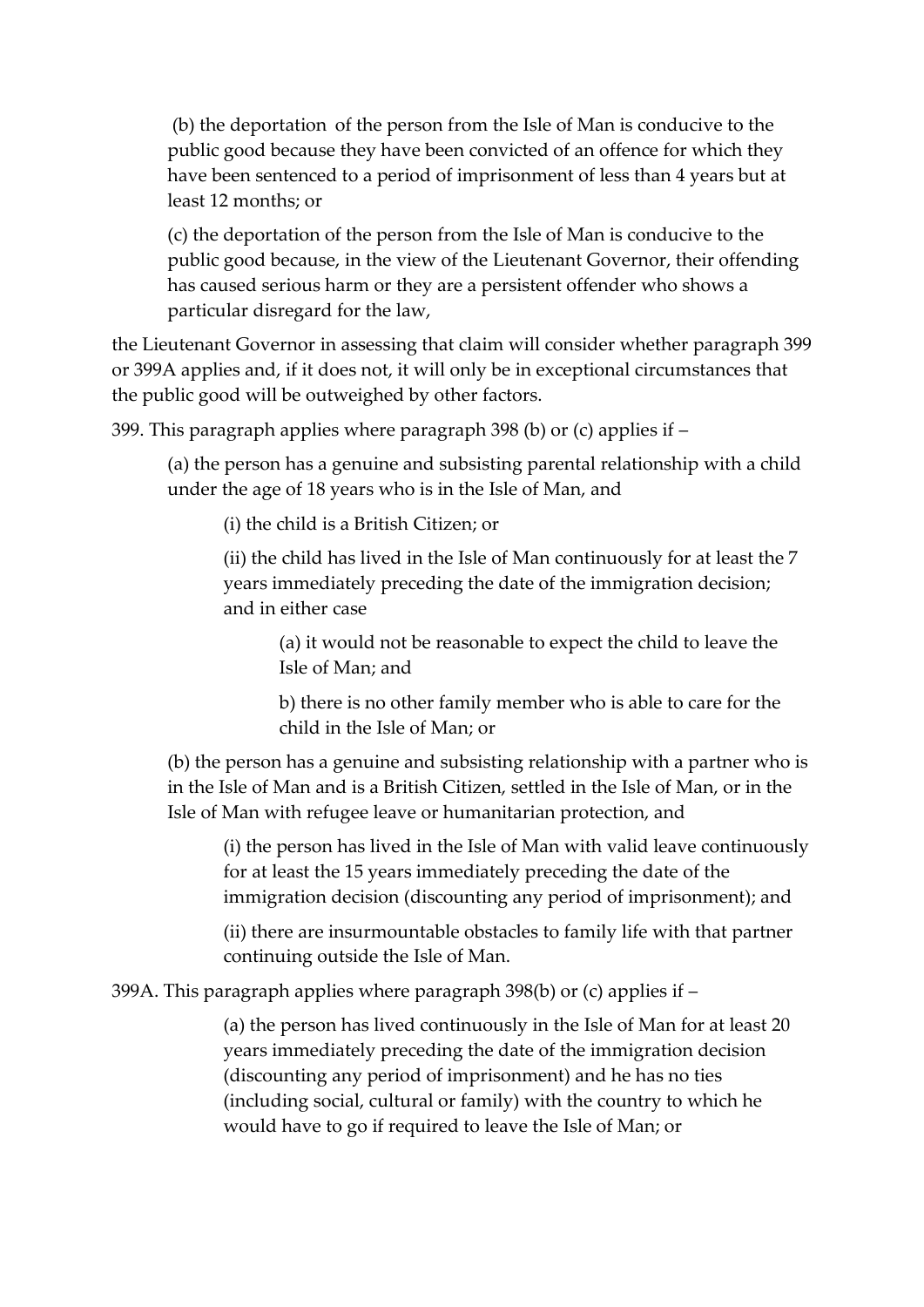(b) the person is aged under 25 years, he has spent at least half of his life living continuously in the Isle of Man immediately preceding the date of the immigration decision (discounting any period of imprisonment) and he has no ties (including social, cultural or family) with the country to which he would have to go if required to leave the Isle of Man.

399B. Where paragraph 399 or 399A applies limited leave may be granted for periods not exceeding 30 months. Such leave shall be given subject to such conditions as the Lieutenant Governor deems appropriate. Where a person who has previously been granted a period of leave under paragraph 399B would not fall for refusal under paragraph 322(1C), indefinite leave to remain may be granted.

#### 399C. Not used

400. Where a person claims that their removal under paragraphs 8 to 10 of Schedule 2 to the Immigration Act 1971 or section 10 of the Immigration and Asylum Act 1999 would be contrary to the Isle of Man's obligations under Article 8 of the Human Rights Convention, the Lieutenant Governor may require an application under paragraph 276ADE (private life) or Appendix FM (family life) of these rules. Where an application is not required, in assessing that claim the Lieutenant Governor or an immigration officer will, subject to paragraph 353, consider that claim against the requirements to be met under paragraph 276ADE or Appendix FM and if appropriate the removal decision will be cancelled.".

- 27. In Appendix A, in paragraph 36A, delete "the provisions in (b)" and substitute "the provisions in  $(b)(ii)$  or  $(b)(iii)$ ".
- 28. In Appendix A, after paragraph 36A, insert:

"36B. An applicant who is applying for leave to remain and has, or was last

granted, entry clearance, leave to enter or leave to remain as a Tier 1 (Post-Study Work) Migrant will only be awarded points under the provisions in (b)(ii), (b)(iii) or (d) in Table 4.".

29. In Appendix A, in the first row of Table 4, delete paragraph (d)(iii) and substitute:

"(iii) since before 10 November 2014 and up to the date of his application, has been continuously engaged in business activity which was not, or did not amount to, activity pursuant to a contract of service with a business other than his own and, during such period, has been continuously:

(1) registered with isle of Man Treasury as self-employed, or

(2) registered with Companies Registry as a director of a new or an existing business. Directors who are on the list of disqualified directors provided by Financial Services Commission will not be awarded points,".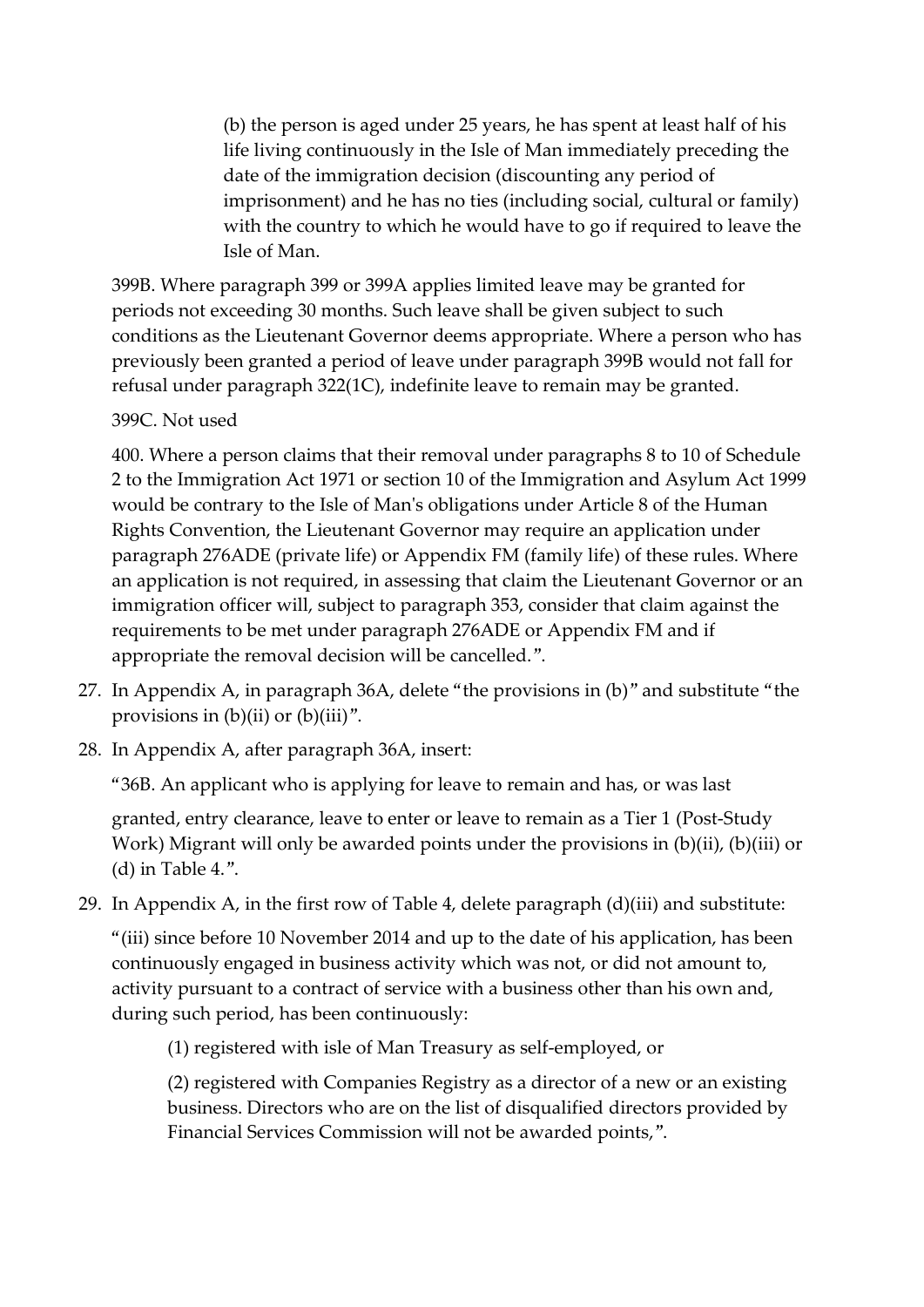- 30. In Appendix A, in the first row of Table 4, in paragraph (d)(iv), delete "is working" and substitute "since before 10 November 2014 and up to the date of his application, has continuously been working".
- 31. In Appendix A, delete paragraph 41-SD(b) and substitute:

"(b) Where sub-paragraph (a)(iii) above applies and this paragraph refers to the applicant's business, the business must be a company and the applicant must be registered as a director of that business in the Isle of Man, and provide a Companies Registry document showing the address of the registered office in the Isle of Man, or head office in the Isle of Man if it has no registered office, and the applicant's name, as it appears on the application form, as a director.".

- 32. In Appendix A, in paragraph 41-SD(e)(ii), after "the occupation that the applicant" delete "is working in" and substitute "has been working in since before 10 November 2014 up to the date of his application".
- 33. In Appendix A, in paragraph 41-SD(e)(iii), after "specified documents" delete ":" and substitute "covering (either together or individually) a continuous period commencing before 10 November 2014 up to no earlier than three months before the date of his application:".
- 34. In Appendix A, delete paragraph 41-SD(e)(iv)-(v) and substitute:

"(iv) one or more of the following documents showing trading, which must cover (either together or individually) a continuous period commencing before 10 November 2014 up to no earlier than three months before the date of his application:

(1) one or more contracts for service. If a contract is not an original the applicant must sign each page. Each contract must show:

(a) the applicant's name and the name of the business;

(b) the service provided by the applicant's business;

(c) the name of the other party or parties involved in the contract and their contact details, including their full address, postal code and, where available, landline phone number and any email address; and

(d) the duration of the contract; or

(2) one or more original letters from Isle of Man regulated financial institutions with which the applicant has a business bank account, on the institution's headed paper, confirming the dates the business was trading during the period referred to at (iv) above;

(v)

(1) if claiming points for being self-employed, the following specified documents to show the applicant's compliance with National Insurance requirements: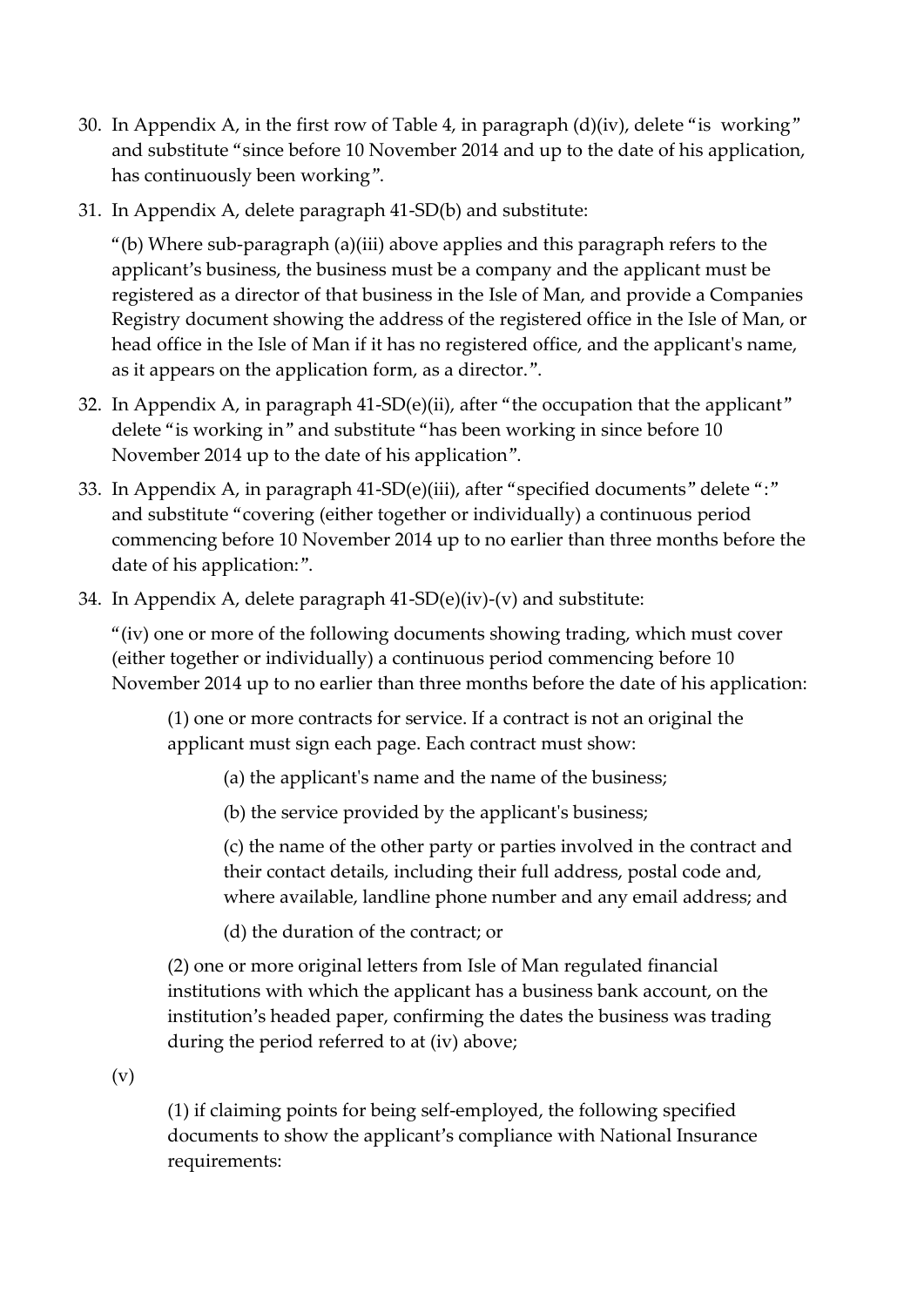(a) the original bills covering the continuous billing period during which the applicant claims to have been self-employed, if his Class 2 National Insurance is paid by bill;

(b) bank statements covering the continuous period during which the applicant claims to have been self-employed, showing the direct debit payment of Class 2 National Insurance to Isle of Man Treasury;

(c) all original small earnings exception certificates issued to the applicant by Isle of Man Treasury covering the continuous tax period during which the applicant claims to have been self-employed, if he has low earnings; or

(d) if applying before 31 January 2015, the original, dated welcome letter from Isle of Man Treasury containing the applicant's unique taxpayer reference number, if he has not yet become liable for paying National Insurance, or has not yet received the documents in (c);

Or

(2)

(a) if claiming points for being a director of an Isle of Man company at the time of his application, a printout of a Current Appointment Report from Companies Registry, dated no earlier than three months before the date of the application, listing the applicant as a director of a company that is actively trading and not dormant, or struck-off, or dissolved or in liquidation, and showing the date of his appointment as a director of that company; and

(b) if claiming points for being a director of an Isle of Man company other than the company referred to in (a) above, at any time before the date of his application, a printout from Companies Registry of the applicant's appointments history, showing that the applicant has held directorships continuously during the period in which he claims to have been a director;

and the evidence at (1) and (2) above must cover (either together or individually) a continuous period commencing before 10 November 2014 up to no earlier than three months before the date of his application, unless the applicant is claiming points for being self-employed at the time of his application and the evidence consists of documents issued by Isle of Man Treasury referred to at  $(v)(1)(a)$ ,  $(c)$  or  $(d)$  above, in which case the applicant must submit the most recent document issued before the date of his application;

and".

35. In Appendix A, after paragraph 41-SD(e)(v), insert: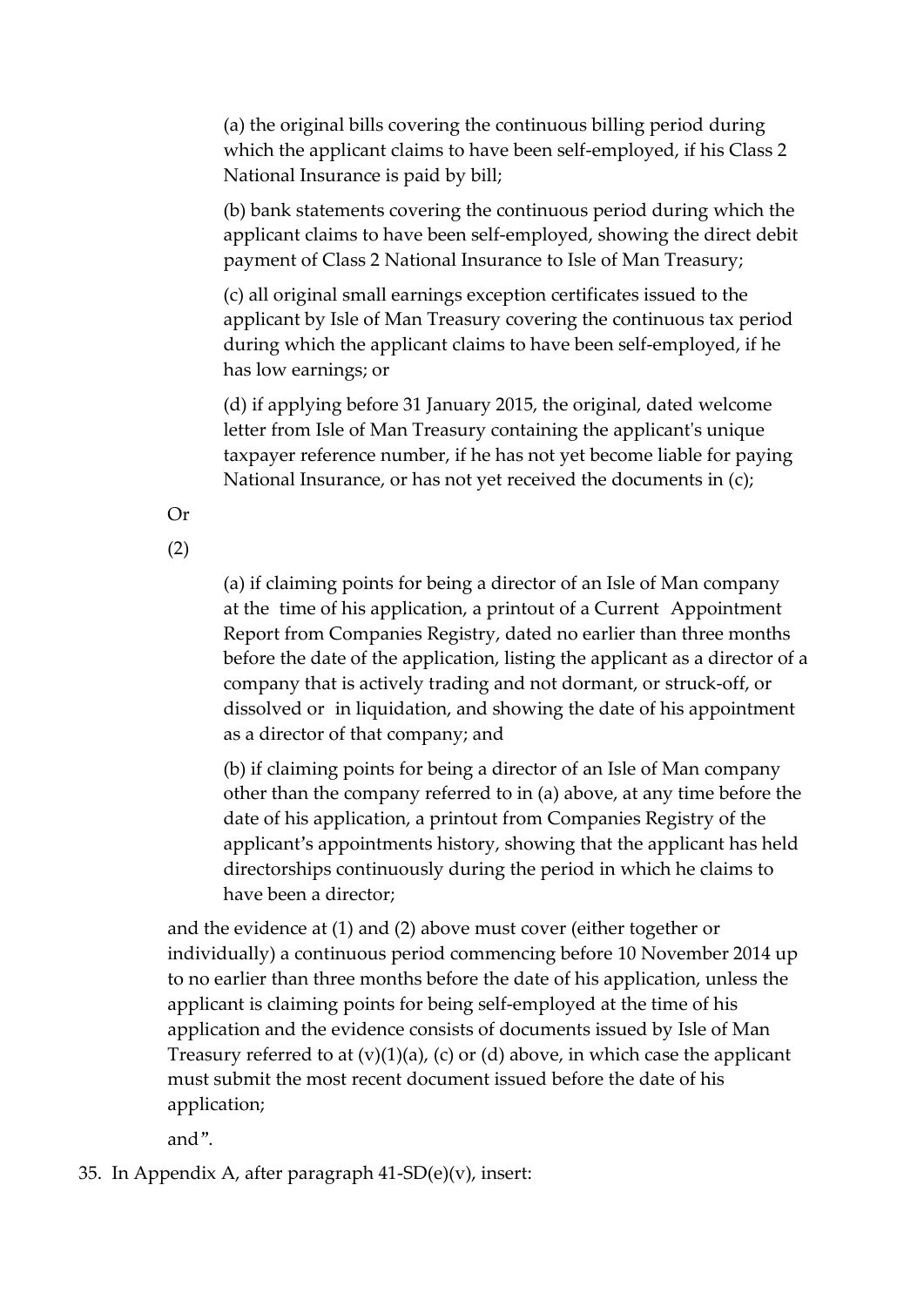"(vi) if the applicant is currently a director, the following evidence that his business has business premises in the Isle of Man and is subject to Isle of Man taxation:

(1) a printout of a Companies registry document showing the address of the registered office in the Isle of Man, or head office in the Isle of Man if it has no registered office, and the applicant's name, as it appears on the application form, as a director; and

(2) documentation from Isle of Man Treasury which confirms that the business is registered for corporation tax;

and

(vii) the following evidence that the business has an Isle of Man bank account of which the applicant is a signatory:

(1) if the applicant is currently self -employed, a personal bank statement showing transactions for his business (which must be currently active), or a business bank statement, or a letter from Isle of Man-regulated financial institution, on the institution's headed paper, confirming that he has a business and acts through that bank for the purposes of that business, or

(2) if the applicant is currently a director, a company bank statement showing that the company has an Isle of Man account, or a letter from an Isle of Manregulated financial institution, on the institution's headed paper, confirming that the company has a bank account and the applicant is a signatory of that account, and the evidence at (vi) and (vii)(2) above must relate to a company that is actively trading and not dormant, or struck-off, or dissolved or in liquidation.".

- 36. In Appendix A, at the start of paragraph 42, delete "Points will only be awarded" and substitute "Subject to paragraphs 36A and 36B above, points will only be awarded".
- 37. In Appendix A, in the first row of Table 5, delete "as set out in Table 4 above".
- 38. In Appendix A, in the second row of Table 5, delete paragraphs (b) and (c) and substitute:

"(b) registered with Companies Registry as a director of a new or an existing business. Directors who are on the list of disqualified directors provided by Financial Supervision Commission will not be awarded points.".

39. In Appendix A, in the third row of Table 5, delete paragraphs (b) and (c) and substitute:

"(b) registered with Companies Registry as a director of a new or an existing business. Directors who are on the list of disqualified directors provided by Financial Supervision Commission will not be awarded points.".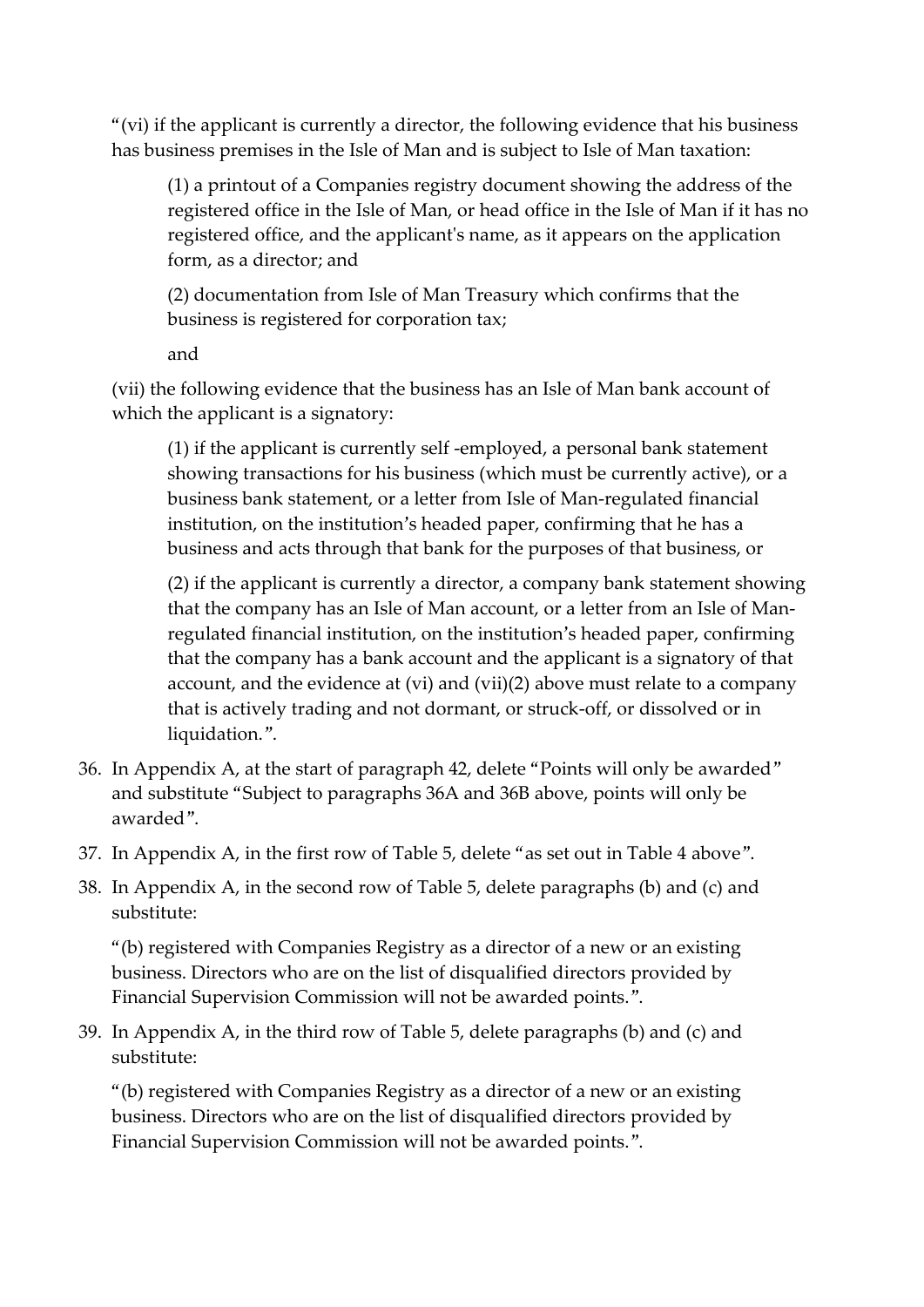40. In Appendix A, in the first row of Table 6, delete paragraphs (b) and (c) and substitute:

"(b) registered with Companies Registry as a director of a new or an existing business. Directors who are on the list of disqualified directors provided by Financial Supervision Commission will not be awarded points.".

41. In Appendix A, delete paragraph 46-SD(c)(ii) and substitute:

"(ii) Evidence that the business has a Isle of Man bank account of which the applicant is a signatory:

(1) If the applicant is self-employed, a personal bank statement showing transactions for his business, or a business bank statement, or a letter from an Isle of Man-regulated financial institution, on the institution's headed paper, confirming that he has a business and acts through that bank for the purposes of that business, or

(2) If the applicant is a director, a company bank statement showing that the company has an Isle of Man account, or a letter from an Isle of Man-regulated financial institution, on the institution's headed paper, confirming that the company has a bank account and the applicant is a signatory of that account,

and".

- 42. In Appendix A, in paragraph  $46$ -SD $(g)(i)(1)$ , delete "paid by quarterly bill" and substitute "paid by bill".
- 43. In Appendix A, in paragraph  $46$ -SD $(g)(ii)$ , delete "Directors who are on the list of disqualified directors provided by Financial Supervision Commission will not be awarded points.".
- 44. In Appendix A, delete paragraphs 55 to 58 and substitute:

"55. Except where paragraph 56 applies, available points for applications for entry clearance or leave to remain are shown in Table 7.

56. (a) Available points for entry clearance or leave to remain are shown in Table 8A for an applicant who:

(i) has had entry clearance, leave to enter or leave to remain as a Tier 1 (Investor) Migrant, which was granted under the Rules in place from 10 November 2014, in the 12 months immediately before the date of application, or

(ii) is applying for leave to remain and has, or was last granted, entry clearance, leave to enter or leave to remain as a Tier 1 (Investor) Migrant, which was granted under the Rules in place from 10 November 2014.

(b) Available points for entry clearance or leave to remain are shown in Table 8B for an applicant who: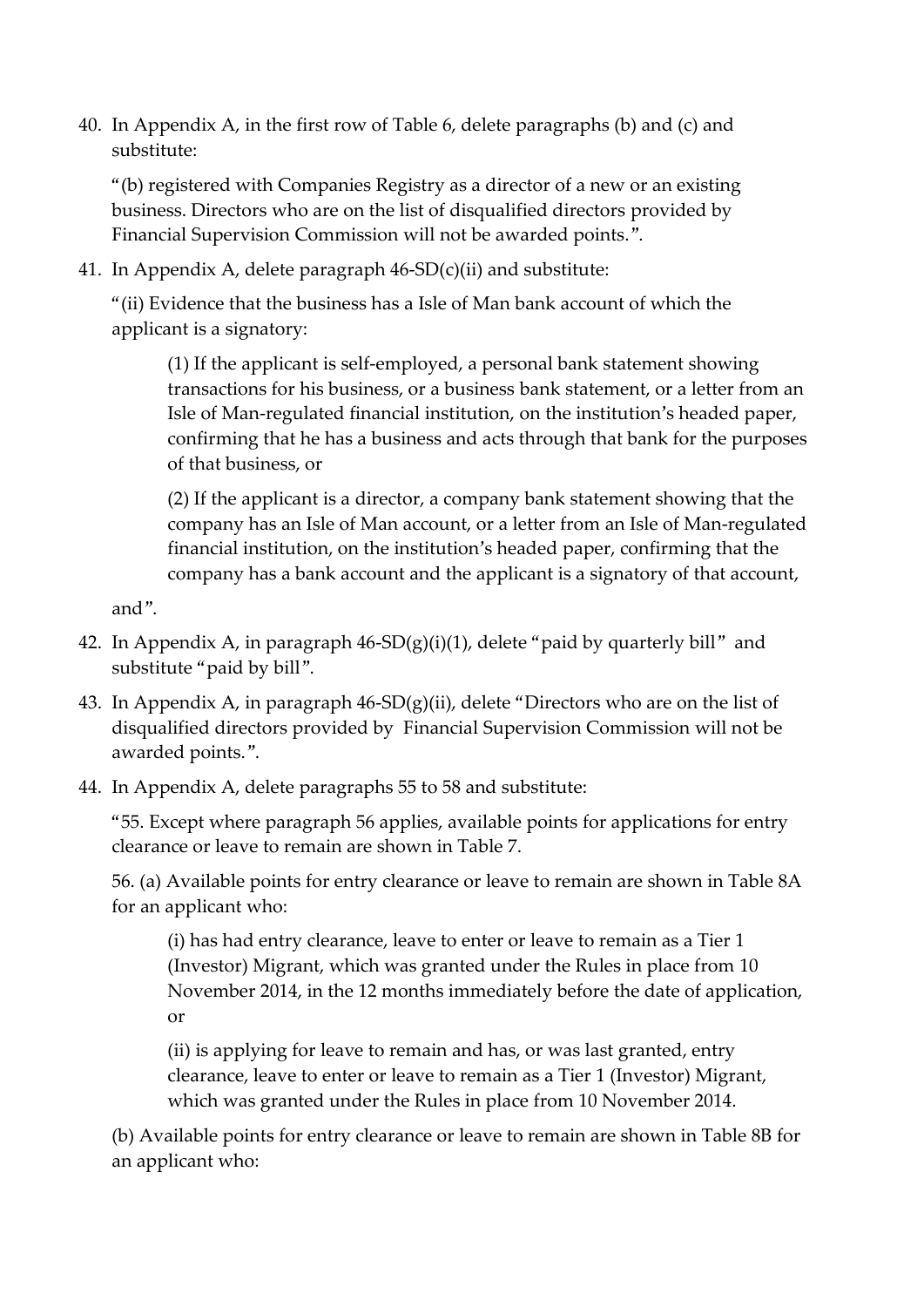(i) has had entry clearance, leave to enter or leave to remain as a Tier 1 (Investor) Migrant, under the Rules in place before 10 November 2014, or as an Investor, in the 12 months immediately before the date of application;, or

(ii) is applying for leave to remain and has, or was last granted, entry clearance, leave to enter or leave to remain as a Tier 1 (Investor) Migrant, under the Rules in place before 10 November 2014, or as an Investor.

57. (a) Available points for applications for indefinite leave to remain are shown in Table 9A for an applicant who was last granted as a Tier 1 (Investor) Migrant under the Rules in place from 10 November 2014, and was awarded points as set out in Table 7 or Table 8A of Appendix A to these Rules in that last grant.

(b) Available points for applications for indefinite leave to remain are shown in Table 9B for an applicant who was last granted as a Tier 1 (Investor) Migrant under the Rules in place before 10 November 2014, or was awarded points as set out in Table 8B of Appendix A in his last grant.

58. Notes to accompany Tables 7 to Table 9B appear below Table 9B.".

45. In Appendix A, delete Table 7 and substitute:

### "**Table 7: Applications for entry clearance or leave to remain referred to in paragraph 55**

| Money to invest in the Isle of Man                                                                                                                                              | Points |
|---------------------------------------------------------------------------------------------------------------------------------------------------------------------------------|--------|
| The applicant has money of his own under his control held in a<br>regulated financial institution and disposable in the Isle of Man<br>amounting to not less than $£2$ million. | 75     |

 $\alpha$ 

46. In Appendix A, delete Table 8 and substitute:

"**Table 8A: Applications for entry clearance or leave to remain from applicants who initially applied to enter the category from 10 November 2014 as referred to in paragraph 56(a)**

| Money and investment                                                                                                                                                                                                                       | Points |
|--------------------------------------------------------------------------------------------------------------------------------------------------------------------------------------------------------------------------------------------|--------|
| The applicant has invested not less than £2 million in the Isle of Man<br>by way of share capital or loan capital in active and trading Isle of<br>Man registered companies, subject to the restrictions set out in<br>paragraph 65 below. | 75     |
| The investment referred to above was made:                                                                                                                                                                                                 |        |
| (1) within 3 months of the applicant's entry to the Isle of Man, if he                                                                                                                                                                     |        |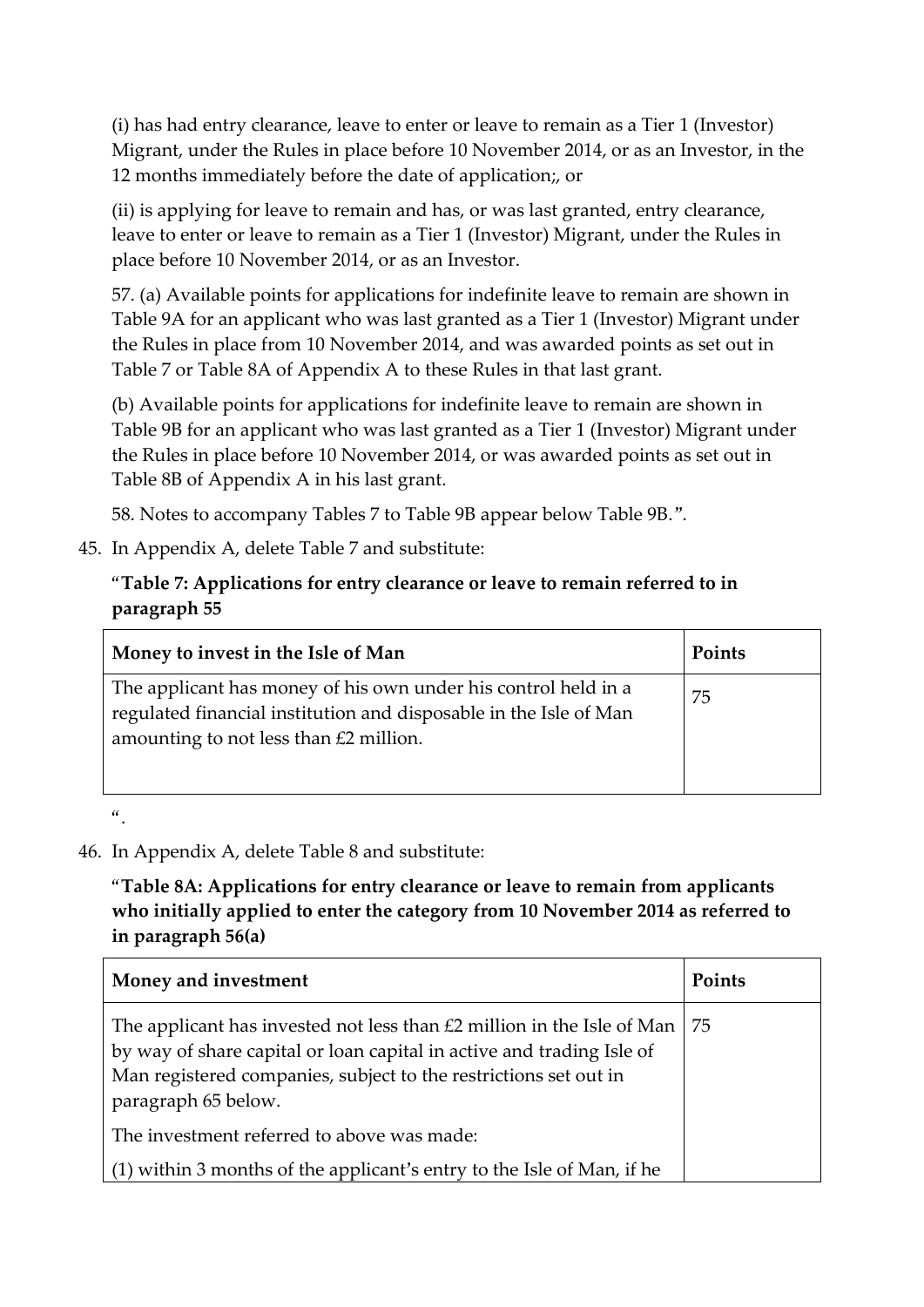| was granted entry clearance as a Tier 1 (Investor) Migrant and there<br>is evidence to establish his date of entry to the Isle of Man, unless<br>there are exceptionally compelling reasons for the delay in<br>investing, or                                                                                                                                                                                                        |  |
|--------------------------------------------------------------------------------------------------------------------------------------------------------------------------------------------------------------------------------------------------------------------------------------------------------------------------------------------------------------------------------------------------------------------------------------|--|
| (2) where there is no evidence to establish his date of entry in the<br>Isle of Man or where the applicant was granted entry clearance in a<br>category other than Tier 1 (Investor) Migrant, within 3 months of<br>the date of the grant of entry clearance or leave to remain as a Tier 1<br>(Investor) Migrant, unless there are exceptionally compelling<br>reasons for the delay in investing, or                               |  |
| (3) where the investment was made prior to the application which<br>led to the first grant of leave as a Tier 1 (Investor) Migrant, no<br>earlier than 12 months before the date of such application,                                                                                                                                                                                                                                |  |
| and in each case the level of investment has been at least maintained<br>for the whole of the remaining period of that leave. "Compelling<br>reasons for the delay in investing" must be unforeseeable and<br>outside of the applicant's control. Delays caused by the applicant<br>failing to take timely action will not be accepted. Where possible,<br>the applicant must have taken reasonable steps to mitigate such<br>delay. |  |

# **Table 8B: Applications for entry clearance or leave to remain from applicants who initially applied to enter the category before 10 November 2014as referred to in paragraph 56(b)**

| Money and investment                                                                                                                                                                             | <b>Points</b> |
|--------------------------------------------------------------------------------------------------------------------------------------------------------------------------------------------------|---------------|
| The applicant:                                                                                                                                                                                   | 30            |
| (a) has money of his own under his control in the Isle of Man<br>amounting to not less than $£1$ million, or                                                                                     |               |
| (b) (i) owns personal assets which, taking into account any liabilities<br>to which they are subject, have a value of not less than $\text{\pounds}2$ million;<br>and                            |               |
| (ii) has money under his control and disposable in the Isle of Man<br>amounting to not less than $£1$ million which has been loaned to him<br>by an Isle of Man regulated financial institution. |               |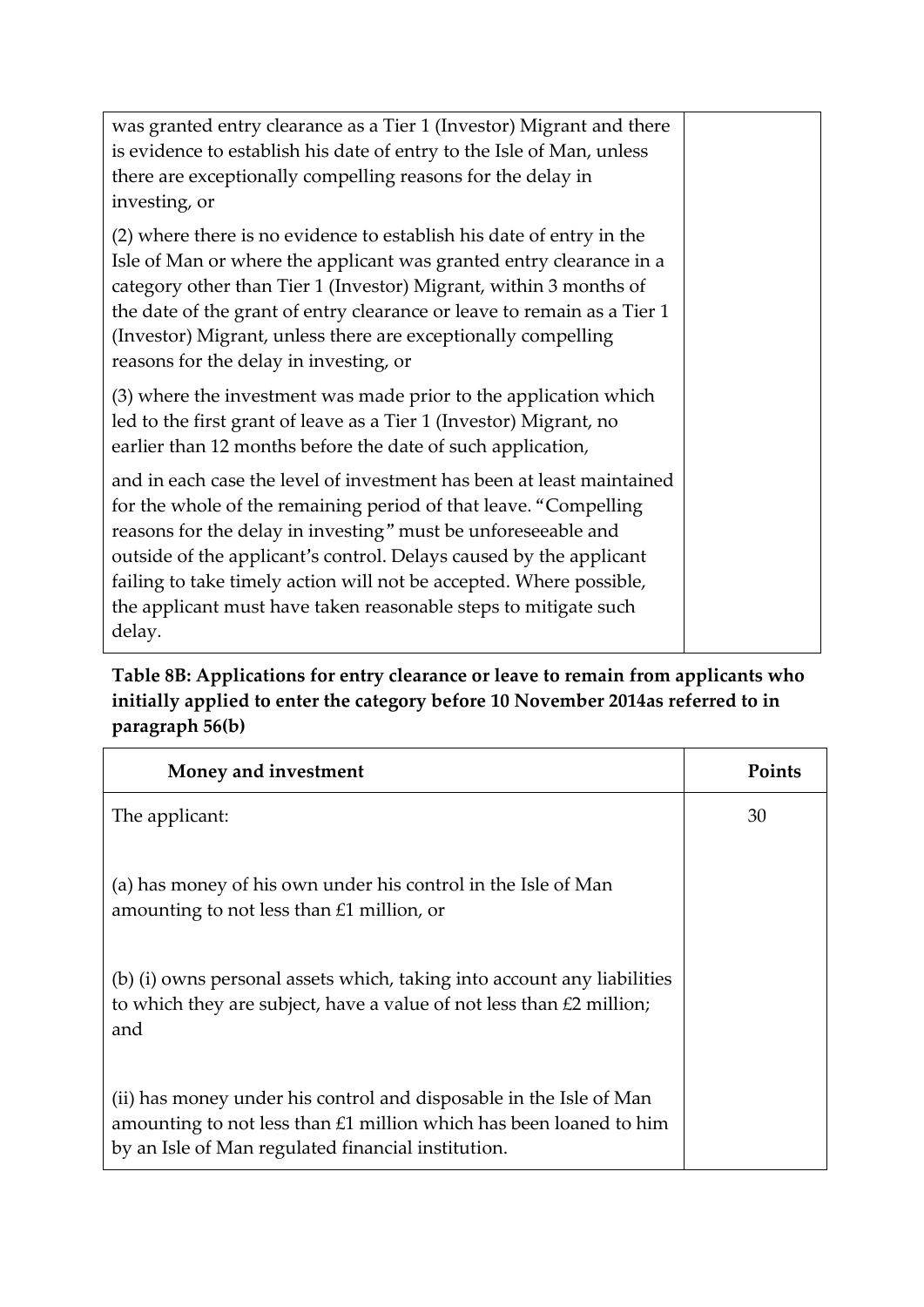| The applicant has invested not less than £750,000 of his capital in<br>the Isle of Man by way of share capital or loan capital in active and<br>trading Isle of Man registered companies, subject to the restrictions<br>set out in paragraph 65 below and has invested the remaining<br>balance of £1,000,000 in the Isle of Man by the purchase of assets or<br>by maintaining the money on deposit in an Isle of Man regulated<br>financial institution. | 30 |
|-------------------------------------------------------------------------------------------------------------------------------------------------------------------------------------------------------------------------------------------------------------------------------------------------------------------------------------------------------------------------------------------------------------------------------------------------------------|----|
| (i) The investment referred to above was made:                                                                                                                                                                                                                                                                                                                                                                                                              | 15 |
| (1) within 3 months of the applicant's entry to the UK, if he was<br>granted entry clearance as a Tier 1 (Investor) Migrant and there is<br>evidence to establish his date of entry to the UK, unless there are<br>exceptionally compelling reasons for the delay in investing; or                                                                                                                                                                          |    |
| (2) where there is no evidence to establish his date of entry in the<br>UK or where the applicant was granted entry clearance in a<br>category other than Tier 1 (Investor) Migrant, within 3 months of<br>the date of the grant of entry clearance or leave to remain as a Tier 1<br>(Investor) Migrant, unless there are exceptionally compelling<br>reasons for the delay in investing; or                                                               |    |
| (3) where the investment was made prior to the application which<br>led to the first grant of leave as a Tier 1 (Investor) Migrant, no<br>earlier than 12 months before the date of such application,                                                                                                                                                                                                                                                       |    |
| and in each case the level of investment has been at least maintained<br>for the whole of the remaining period of that leave; or                                                                                                                                                                                                                                                                                                                            |    |
| (ii) The migrant has, or was last granted, entry clearance, leave to<br>enter or leave to remain as an Investor.                                                                                                                                                                                                                                                                                                                                            |    |
| "Compelling reasons for the delay in investing" must be<br>unforeseeable and outside of the applicant's control. Delays caused<br>by the applicant failing to take timely action will not be accepted.<br>Where possible, the applicant must have taken reasonable steps to<br>mitigate such delay.                                                                                                                                                         |    |

 $\frac{a}{\cdot}$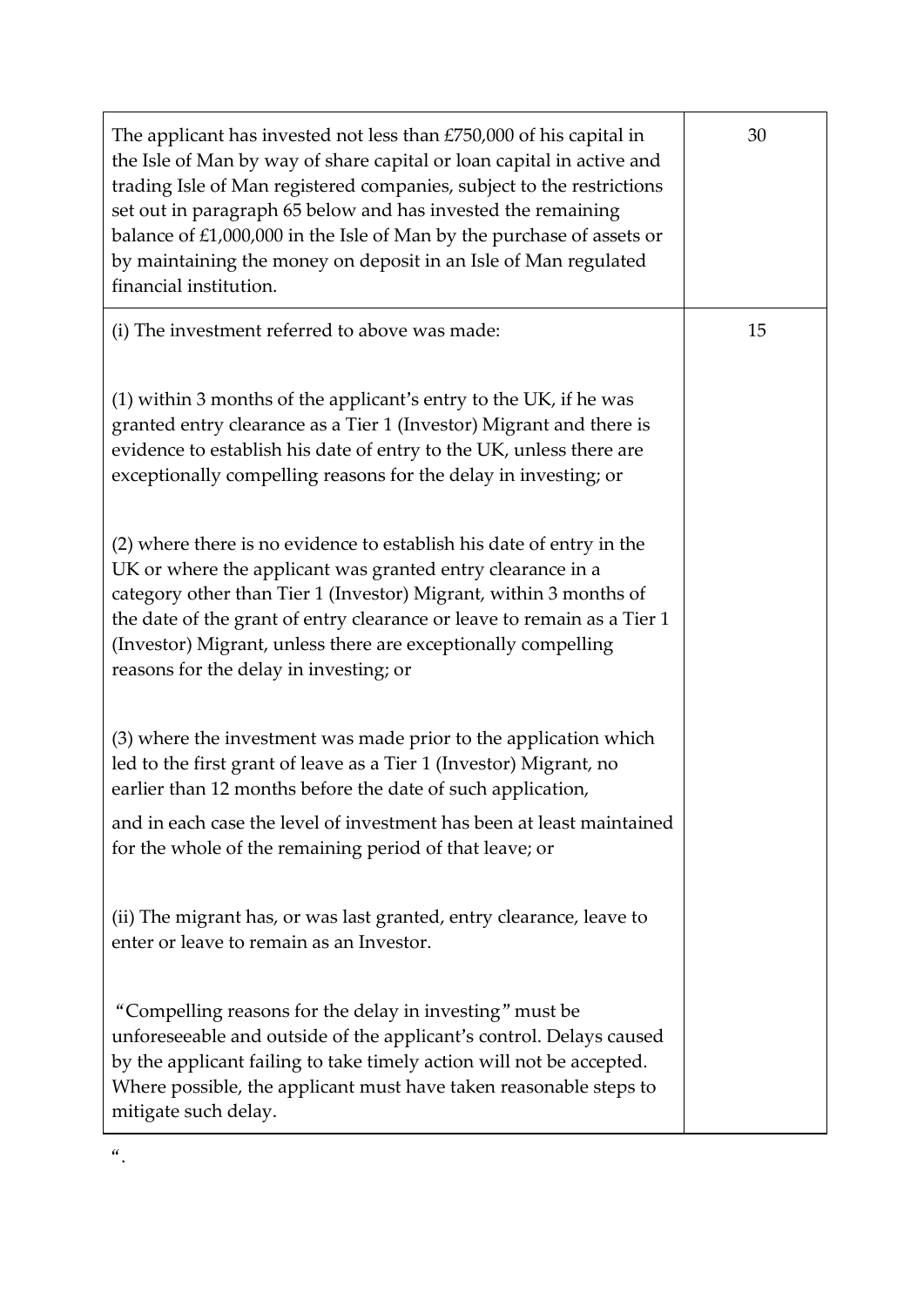47. In Appendix A, delete Table 9 and substitute:

"**Table 9A: Applications for indefinite leave to remain from applicants who initially applied to enter the category from 10 November 2014as referred to in paragraph 57(a)**

| Row | Money and investment                                                                                                                                                                                                                                                                                                                                                                                                                                                                                                                                                               | Points |
|-----|------------------------------------------------------------------------------------------------------------------------------------------------------------------------------------------------------------------------------------------------------------------------------------------------------------------------------------------------------------------------------------------------------------------------------------------------------------------------------------------------------------------------------------------------------------------------------------|--------|
| 1.  | The applicant has invested money of his own under his<br>control amounting to at least:                                                                                                                                                                                                                                                                                                                                                                                                                                                                                            | 40     |
|     | (a) $£10$ million; or                                                                                                                                                                                                                                                                                                                                                                                                                                                                                                                                                              |        |
|     | (b) $£5$ million; or                                                                                                                                                                                                                                                                                                                                                                                                                                                                                                                                                               |        |
|     | (c) $E2$ million in the Isle of Man by way of share capital or<br>loan capital in active and trading Isle of Man registered<br>companies, subject to the restrictions set out in paragraph 65<br>below.                                                                                                                                                                                                                                                                                                                                                                            |        |
| 2.  | The applicant has spent the specified continuous period<br>lawfully in the Isle of Man, with absences from the Isle of<br>Man of no more than 180 days in any 12 calendar months<br>during that period.                                                                                                                                                                                                                                                                                                                                                                            | 20     |
|     | The specified continuous period must have been spent with<br>leave as a Tier 1 (Investor) Migrant.                                                                                                                                                                                                                                                                                                                                                                                                                                                                                 |        |
|     | The specified continuous period is:                                                                                                                                                                                                                                                                                                                                                                                                                                                                                                                                                |        |
|     | (a) 2 years if the applicant scores points from row $1(a)$<br>above;                                                                                                                                                                                                                                                                                                                                                                                                                                                                                                               |        |
|     | (b) 3 years if the applicant scores points from row $1(b)$<br>above; or                                                                                                                                                                                                                                                                                                                                                                                                                                                                                                            |        |
|     | (c) 5 years if the applicant scores points from row $1(c)$ above.                                                                                                                                                                                                                                                                                                                                                                                                                                                                                                                  |        |
|     | Time spent with valid leave in the Bailiwick of Guernsey,<br>the Bailiwick of Jersey or the UK in a category equivalent to<br>the categories set out above may be included in the<br>continuous period of lawful residence, provided the most<br>recent period of leave was as a Tier 1 (Investor) Migrant in<br>the Isle of Man. In any such case, the applicant must have<br>absences from the Bailiwick of Guernsey, the Bailiwick of<br>Jersey or the UK (as the case may be) of no more than 180<br>days in any 12 calendar months during the specified<br>continuous period. |        |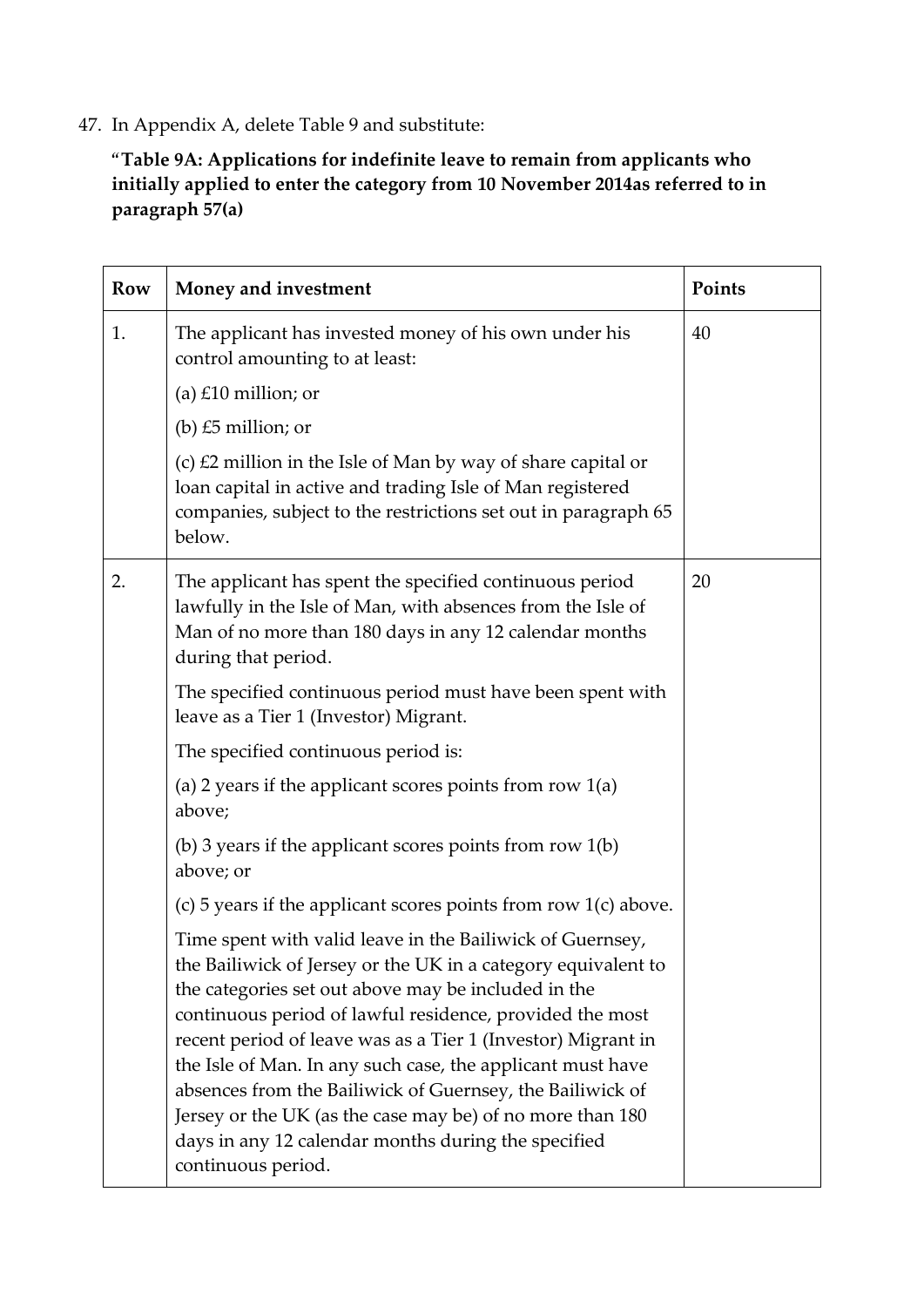| 3. | The investment referred to above was made no earlier than<br>12 months before the date of the application which led to the<br>first grant of leave as a Tier 1 (Investor) Migrant.                                                                                                                                                                                    |  |  |  |
|----|-----------------------------------------------------------------------------------------------------------------------------------------------------------------------------------------------------------------------------------------------------------------------------------------------------------------------------------------------------------------------|--|--|--|
|    | The level of investment has been at least maintained<br>throughout the relevant specified continuous period<br>referred to in row 2, other than in the first 3 months of that<br>period, and the applicant has provided the specified<br>documents to show that this requirement has been met.                                                                        |  |  |  |
|    | When calculating the specified continuous period, the first<br>day of that period will be taken to be the later of:                                                                                                                                                                                                                                                   |  |  |  |
|    | (a) the date the applicant first entered the Isle of Man as a<br>Tier 1 (Investor) Migrant, (or the date entry clearance was<br>granted as a Tier 1 (Investor) Migrant) or the date the<br>applicant first entered the Bailiwick of Guernsey, the<br>Bailiwick of Jersey or the UK with leave in a category<br>equivalent to Tier 1 (Investor) if this is earlier; or |  |  |  |
|    | (b) the date 3 months before the full specified amount was<br>invested in the Isle of Man, or before the full required<br>amount in an equivalent category was invested in the<br>Bailiwick of Guernsey, the Bailiwick of Jersey or the UK.                                                                                                                           |  |  |  |

**Table 9B: Applications for indefinite leave to remain from applicants who initially applied to enter the category before 10 November 2014as referred to in paragraph 57(b)**

| Row | Money and investment                                                                                                                                                                                 | Points |
|-----|------------------------------------------------------------------------------------------------------------------------------------------------------------------------------------------------------|--------|
| 1.  | The applicant:                                                                                                                                                                                       | 20     |
|     | (a) (i) has money of his own under his control in the Isle of<br>Man amounting to not less than £10 million; or                                                                                      |        |
|     | (ii) (1) owns personal assets which, taking into account any<br>liabilities to which they are subject, have a value of not less<br>than £20 million; and                                             |        |
|     | (2) has money under his control and disposable in the Isle of<br>Man amounting to not less than £10 million which has been<br>loaned to him by an Isle of Man regulated financial<br>institution, or |        |
|     | (b) (i) has money of his own under his control in the Isle of<br>Man amounting to not less than £5 million; or<br>(ii) (1) owns personal assets which, taking into account any                       |        |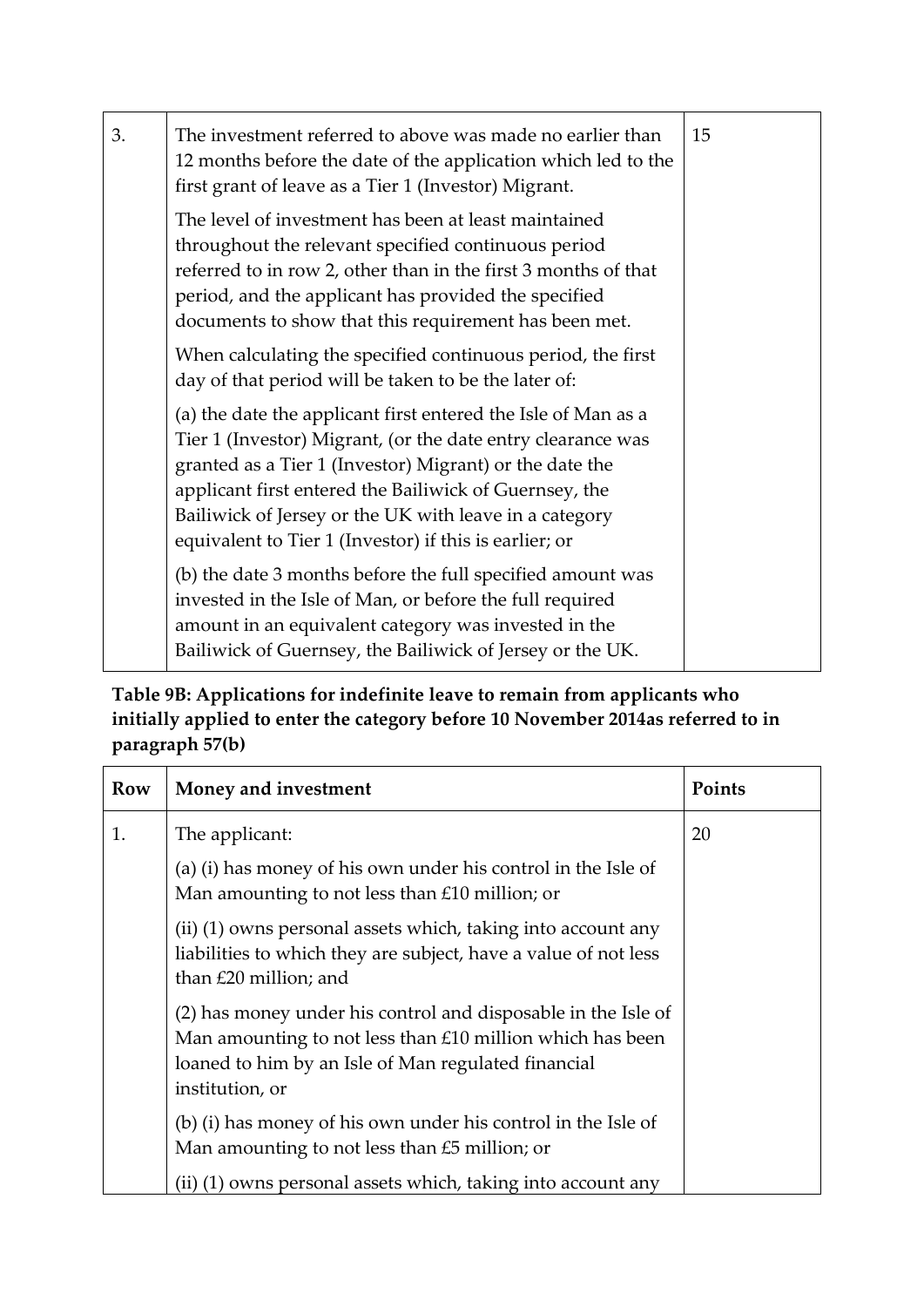|    | liabilities to which they are subject, have a value of not less<br>than £10 million; and                                                                                                                                                                                                                                                                                                                                                                                                                       |    |
|----|----------------------------------------------------------------------------------------------------------------------------------------------------------------------------------------------------------------------------------------------------------------------------------------------------------------------------------------------------------------------------------------------------------------------------------------------------------------------------------------------------------------|----|
|    | (2) has money under his control and disposable in the Isle of<br>Man amounting to not less than £5 million which has been<br>loaned to him by an Isle of Man regulated financial<br>institution; or                                                                                                                                                                                                                                                                                                            |    |
|    | (c) (i) has money of his own under his control in the Isle of<br>Man amounting to not less than £1 million; or                                                                                                                                                                                                                                                                                                                                                                                                 |    |
|    | (ii) (1) owns personal assets which, taking into account any<br>liabilities to which they are subject, have a value of not less<br>than £2 million; and                                                                                                                                                                                                                                                                                                                                                        |    |
|    | (2) has money under his control and disposable in the Isle of<br>Man amounting to not less than £1 million which has been<br>loaned to him by an Isle of Man regulated financial<br>institution.                                                                                                                                                                                                                                                                                                               |    |
| 2. | The applicant has invested not less than 75% of the specified<br>invested amount of his capital in the Isle of Man by way of<br>share capital or loan capital in active and trading Isle of Man<br>registered companies, subject to the restrictions set out in<br>paragraph 65 below, and has invested the remaining balance<br>of the specified invested amount in the Isle of Man by the<br>purchase of assets or by maintaining the money on deposit<br>in an Isle of Man regulated financial institution. | 20 |
|    | The specified invested amount is:                                                                                                                                                                                                                                                                                                                                                                                                                                                                              |    |
|    | (a) $£10,000,000$ if the applicant scores points from row $1(a)$<br>above,                                                                                                                                                                                                                                                                                                                                                                                                                                     |    |
|    | (b) £5,000,000 if the applicant scores points from row $1(b)$<br>above, or                                                                                                                                                                                                                                                                                                                                                                                                                                     |    |
|    | (c) £1,000,000 if the applicant scores points from row $1(c)$<br>above.                                                                                                                                                                                                                                                                                                                                                                                                                                        |    |
| 3. | The applicant has spent the specified continuous period<br>lawfully in the Isle of Man, with absences from the Isle of<br>Man of no more than 180 days in any 12 calendar months<br>during that period. The specified continuous period must<br>have been spent with leave as a Tier 1 (Investor) Migrant<br>and/or as an Investor, of which the most recent period must<br>have been spent with leave as a Tier 1 (Investor) Migrant.                                                                         | 20 |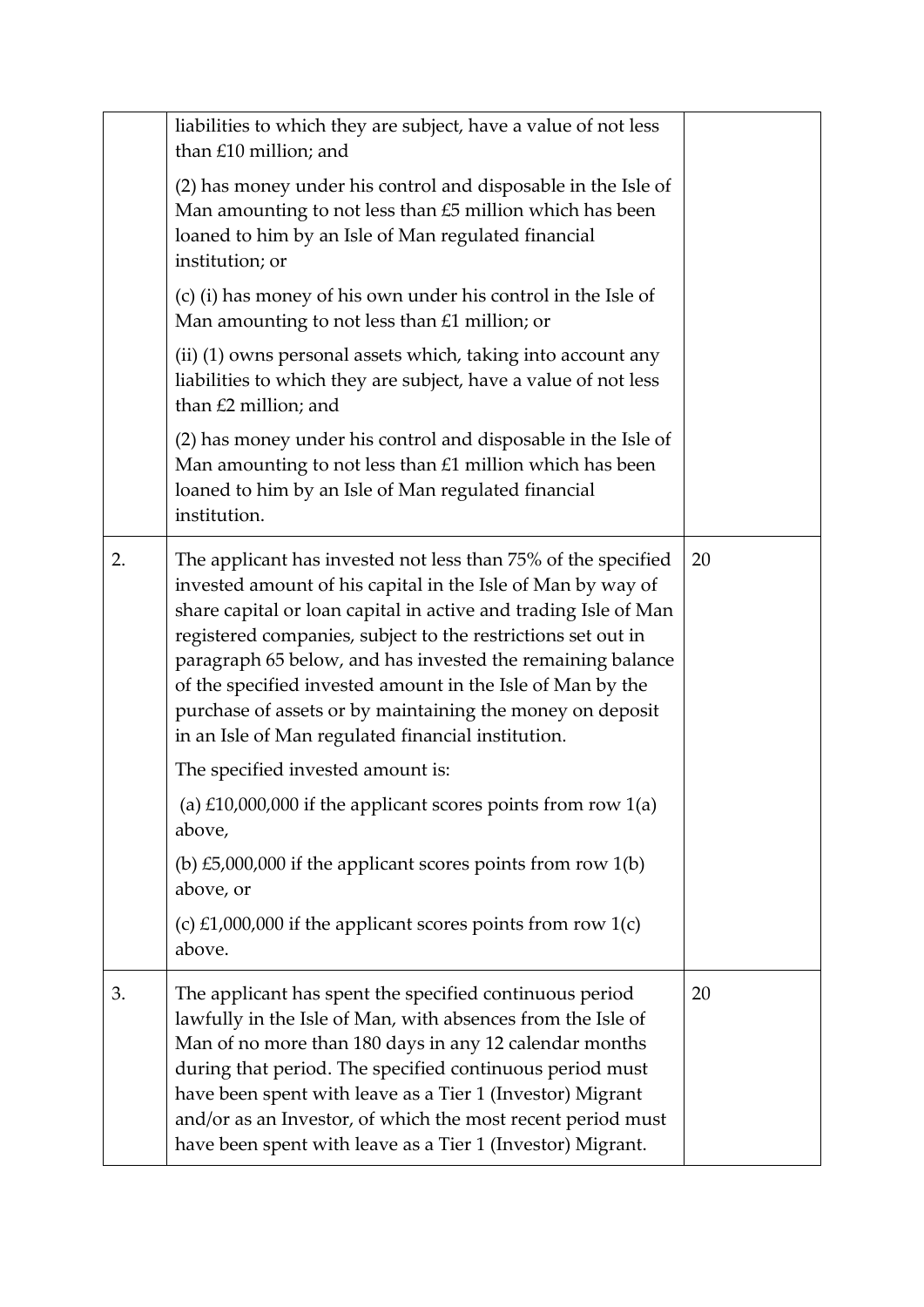|    | The specified continuous period is:                                                                                                                                                                                                                                                                                                                                                                                                                                                                                                                                               |    |
|----|-----------------------------------------------------------------------------------------------------------------------------------------------------------------------------------------------------------------------------------------------------------------------------------------------------------------------------------------------------------------------------------------------------------------------------------------------------------------------------------------------------------------------------------------------------------------------------------|----|
|    | (a) 2 years if the applicant scores points from row $1(a)$<br>above,                                                                                                                                                                                                                                                                                                                                                                                                                                                                                                              |    |
|    | (b) 3 years if the applicant scores points from row $1(b)$<br>above, or                                                                                                                                                                                                                                                                                                                                                                                                                                                                                                           |    |
|    | (c) 5 years if the applicant scores points from row $1(c)$ above.                                                                                                                                                                                                                                                                                                                                                                                                                                                                                                                 |    |
|    | Time spent with valid leave in the Bailiwick of Guernsey,<br>the Bailiwick of Jersey or the UK in a category equivalent to<br>the categories set out above may be included in the<br>continuous period of lawful residence, provided the most<br>recent period of leave was as a Tier 1 (Investor) Migrant in<br>the Isle of Man. In any such case, the applicant must have<br>absences from the Bailiwick of Guernsey, the Bailiwick of<br>Jersey or the UK(as the case may be) of no more than 180<br>days in any 12 calendar months during the specified<br>continuous period. |    |
| 4. | The investment referred to above was made no earlier than<br>12 months before the date of the application which led to the<br>first grant of leave as a Tier 1 (Investor) Migrant.                                                                                                                                                                                                                                                                                                                                                                                                | 15 |
|    | The level of investment has been at least maintained<br>throughout the time spent with leave as a Tier 1 (Investor)<br>Migrant in the Isle of Man in the relevant specified<br>continuous period referred to in row 3, other than in the first<br>3 months of that period.                                                                                                                                                                                                                                                                                                        |    |
|    | In relation to time spent with leave as a Tier 1 (Investor)<br>Migrant in the Isle of Man, the applicant has provided the<br>specified documents to show that this requirement has been<br>met. When calculating the specified continuous period, the<br>first day of that period will be taken to be the later of:                                                                                                                                                                                                                                                               |    |
|    | (a) the date the applicant first entered the Isle of Man as a<br>Tier 1 (Investor) Migrant (or the date entry clearance was<br>granted as a Tier 1 (Investor) Migrant), or the date the<br>applicant first entered the Bailiwick of Guernsey, the<br>Bailiwick of Jersey or the UK with leave in a category<br>equivalent to Tier 1 (Investor) if this is earlier, or                                                                                                                                                                                                             |    |
|    | (b) the date 3 months before the full specified amount was<br>invested in the Isle of Man, or before the full required<br>amount in an equivalent category was invested in the                                                                                                                                                                                                                                                                                                                                                                                                    |    |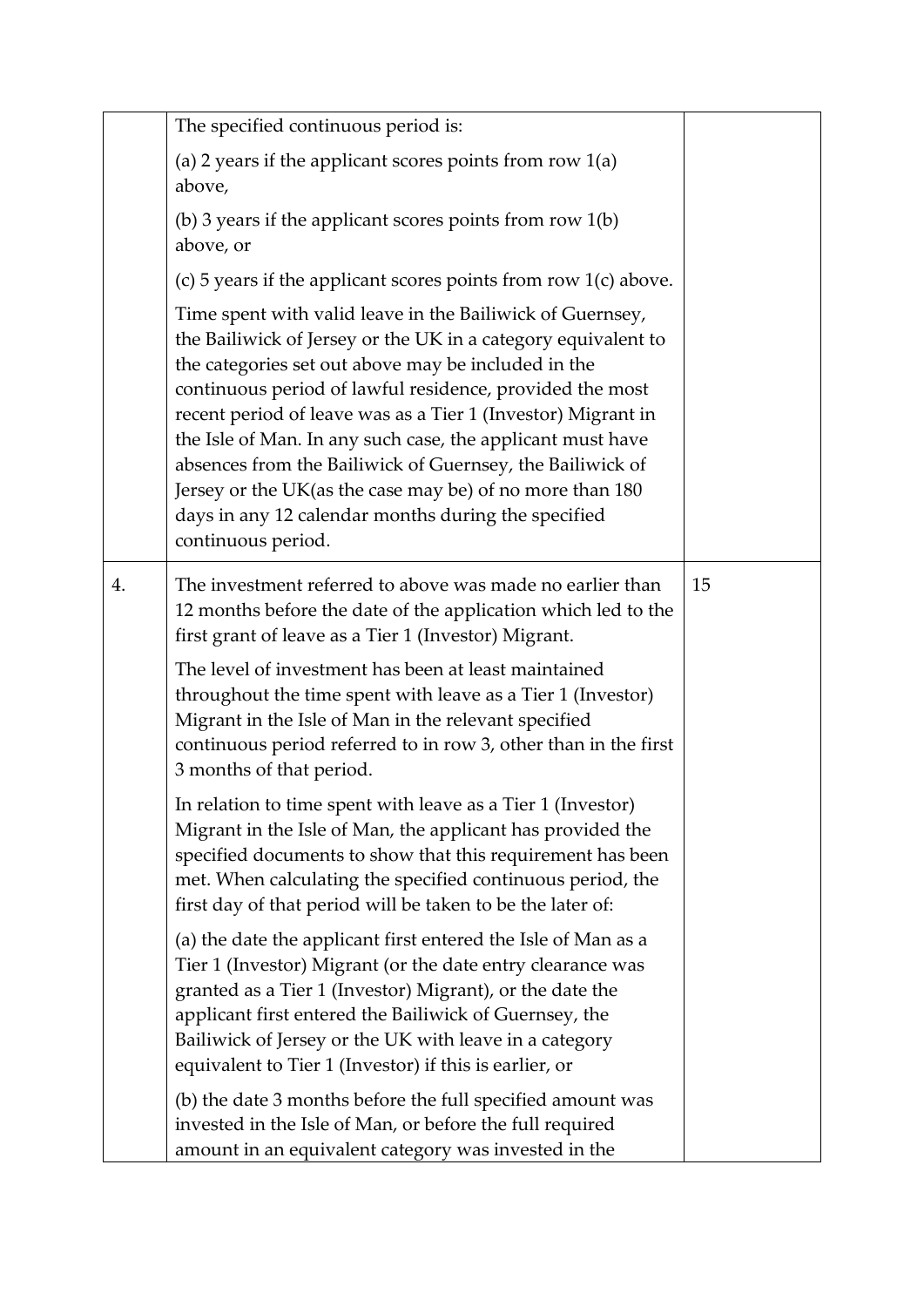|  | Bailiwick of Guernsey, the Bailiwick of Jersey or the UK. |  |
|--|-----------------------------------------------------------|--|
|--|-----------------------------------------------------------|--|

48. In Appendix A, delete:

"**Assets and investment: notes**" and substitute: "**Money and assets: notes**".

- 49. In Appendix A, in paragraph 61A, delete "In Tables 7, 8 and 9" and substitute "In Tables 7 to 9B".
- 50. In Appendix A, in paragraph 61A(iii), delete "in paragraph (b) in Table 7, paragraph (b) in Table 8 or row 1 of Table 9" and substitute "in paragraph (b) in Table 8B or row 1 in Table 9B".
- 51. In Appendix A, delete paragraph 62A.
- 52. In Appendix A, delete paragraph 63 and substitute:

"63. In the case of an application where Table 7 applies, where the money referred to in Table 7 has already been invested in the Isle of Man before the date of application, points will only be awarded if it was invested in the Isle of Man no more than 12 months before the date of application.".

- 53. In Appendix A, after paragraph 63, insert new sub-heading: **"Source of money: notes".**
- 54. In Appendix A, in paragraph 64(a), delete "or assets".
- 55. In Appendix A, in paragraph 64(b), delete "or assets".
- 56. In Appendix A, in the opening words of paragraph 64-SD, delete "or assets".
- 57. In Appendix A, at the start of paragraph 64-SD(a), delete:

"If the applicant is claiming points from (a) in the first row of Table 7, he must provide:" and substitute: "The applicant must provide:".

- 58. In Appendix A, delete paragraph 64-SD(b).
- 59. In Appendix A, in paragraph 64-SD, renumber sub-paragraph (c) as (b).
- 60. In Appendix A, in paragraph 64A-SD, delete: "that the money or assets are under the applicant's control and that he is free to invest them" and substitute:

"that the money is under the applicant's control and that he is free to invest it".

61. In Appendix A, after paragraph 64A-SD, insert new sub-heading:

#### "**Source of additional money (Table 9A and Table 9B): notes**".

62. In Appendix A, delete paragraph 64B-SD and substitute:

"64B-SD. In the case of an application where Table  $9A$ , row 1 (a) or (b), or Table  $9B$ , row 1 (a)(i) or (b)(i) applies, points will only be awarded if the applicant: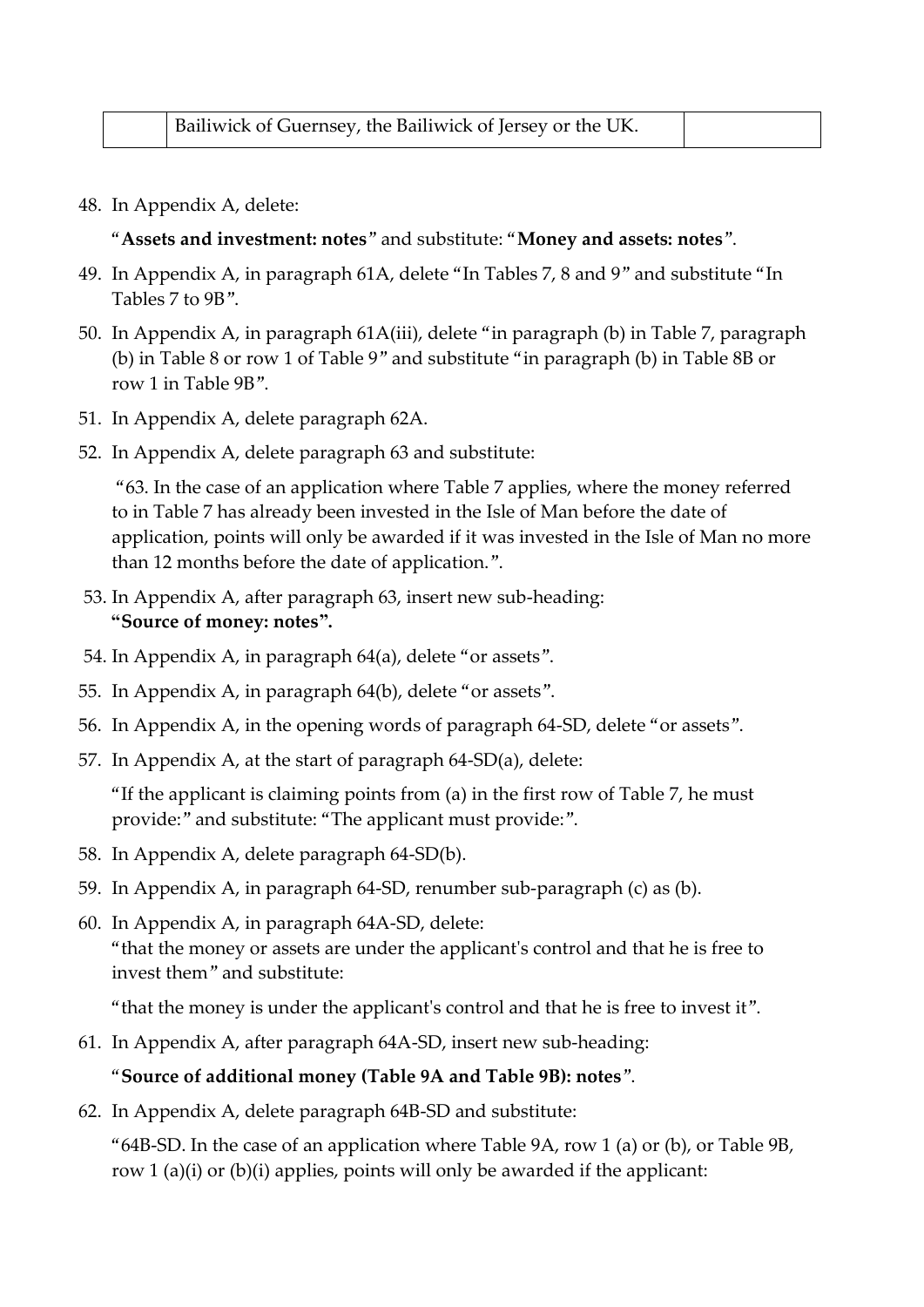(a) (i) has had the additional money (or the additional assets in respect of an application to which either row 1 (a)(i) or (b)(i) of Table 9B applies) that he was not awarded points for in his previous grant of leave for a consecutive 90-day period of time, ending on the date(s) this additional capital was invested (as set out in row 1 of Table 9A or row 2 of Table 9B), and

(ii)provides the specified documents in paragraph 64-SD (or the additional assets in respect of an application to which either row 1 (a)(i) or (b)(i) of Table 9B applies), with the difference that references to "date of application" in that paragraph are taken to read "date of investment"; or

(b) provides the additional specified documents in paragraph 64A-SD of the source of the additional money (with the difference that references to "date of application" in that paragraph are taken to read "date of investment").".

63. In Appendix A, after paragraph 64B-SD, insert:

"64C-SD. In the case of an application where Table  $9B$ , row 1 (a)(ii) or (b)(ii) applies, points will only be awarded if the applicant provides an original letter of confirmation from each Isle of Man regulated financial institution the applicant has taken out a loan with to obtain the additional funds that he was not awarded points for in his previous grant of leave. The letter must have been issued by an authorised official, on the official letter-headed paper of the institution(s), and confirm:

(i) the amount of money that the institution(s) has loaned to the applicant,

(ii) the date(s) the loan(s) was taken out by the applicant, which must be no later than the date(s) this additional capital was invested (as set out in Table 9B, row 2),

(iii) that the institution is a Isle of Man regulated financial institution for the purpose of granting loans,

(iv) that the applicant has personal assets with a net value of at least  $\pounds 2$ million, £10 million or £20 million (as appropriate), and

(v) that the institution(s) will confirm the content of the letter to the Isle of Man Immigration Office on request.".

64. In Appendix A, after paragraph 64C-SD, insert new sub-heading:

#### "**Qualifying investments (Table 8A to Table 9B): notes**".

65. In Appendix A, delete paragraph 65(f) and substitute: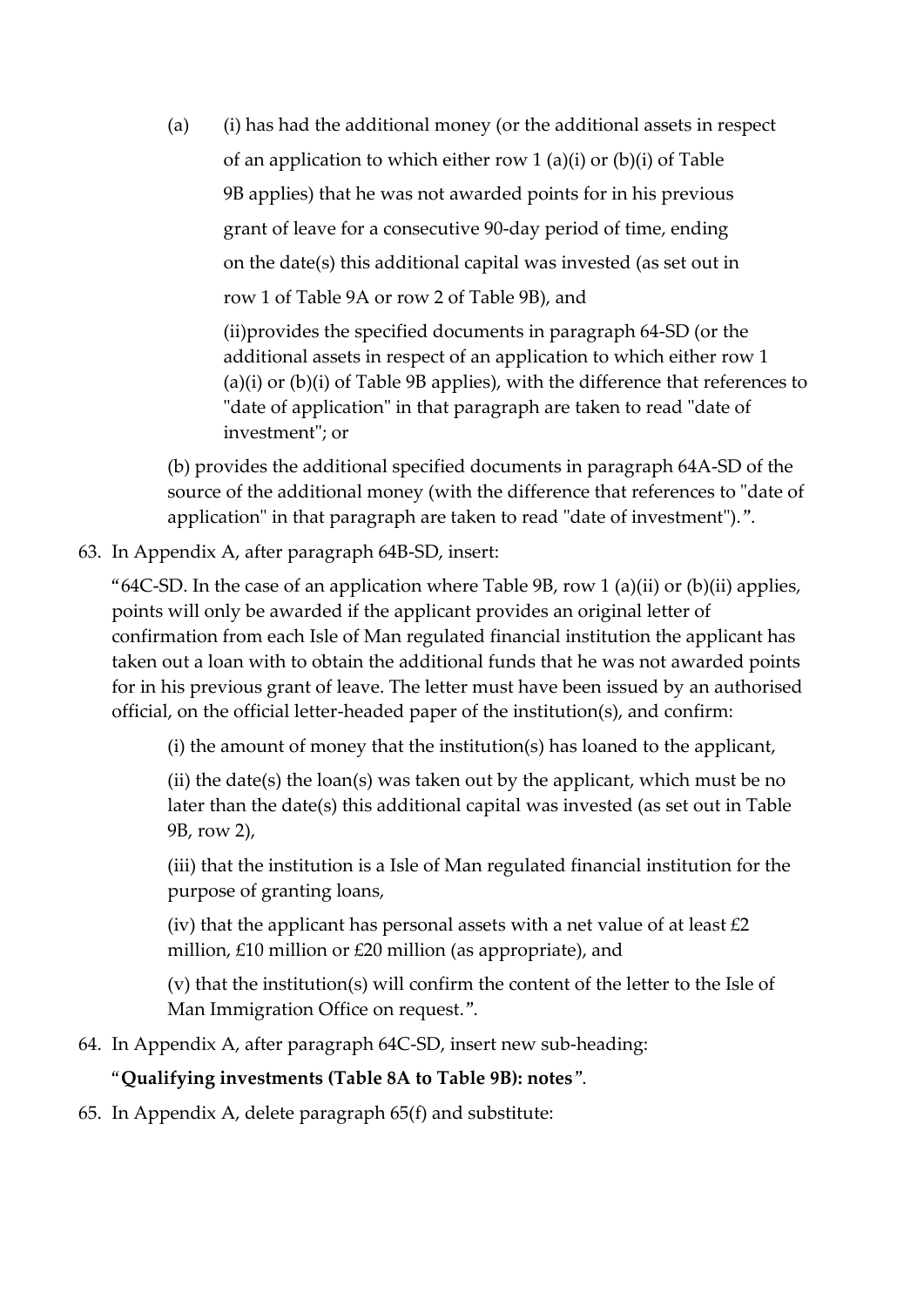"(f) Leveraged investment funds, except where the leverage in question is the security against the loan referred to in paragraph (b) in Table 8B or row 1 of Table 9B (as appropriate), and paragraph 61A(i)-(iii) apply.".

66. In Appendix A, delete paragraph 65A and substitute:

"65A. "Active and trading Isle of Man registered companies" means companies which:

(a) have a registered office or head office in the Isle of Man;

(b) have an Isle of Man bank account showing current business transactions; and

(c) are subject to Isle of Man taxation.

65B. No points will be awarded where the specified documents show that the funds are held in a financial institution listed in Appendix P as being an institution with which the UK Home Office is unable to make satisfactory verification checks.

65C. (a) In the case of an application where Table 8A or Table 9A applies, points for maintaining the level of investment for the specified continuous period of leave will only be awarded:

(i) if the applicant has maintained a portfolio of qualifying investments for which he paid a total purchase price of at least £2 million (or £5 million or £10 million, as appropriate) throughout such period; and

(ii) if the applicant sells any part of the portfolio of qualifying investments during the specified continuous period of leave such that the price he paid for the remaining portfolio falls below the purchase price referred to in (i) above, the shortfall is fully corrected within the same reporting period by the purchase of further qualifying investments.

(b) In the case of an application where Table 8B or Table 9B applies, points for maintaining the level of investment for the relevant period of leave will only be awarded if:

(i) the applicant has maintained a portfolio of qualifying investments with a market value of at least £750,000 (or £3,750,000 or £7,500,000 as appropriate);

(ii) any fall in the market value of the portfolio below the amount in

(i) is corrected by the next reporting period by the purchase of further qualifying investments with a market value equal to the amount of any such fall; and

(iii) the applicant has maintained a total level of investment (including the qualifying investments at (i) and (ii) above) of £1,000,000.".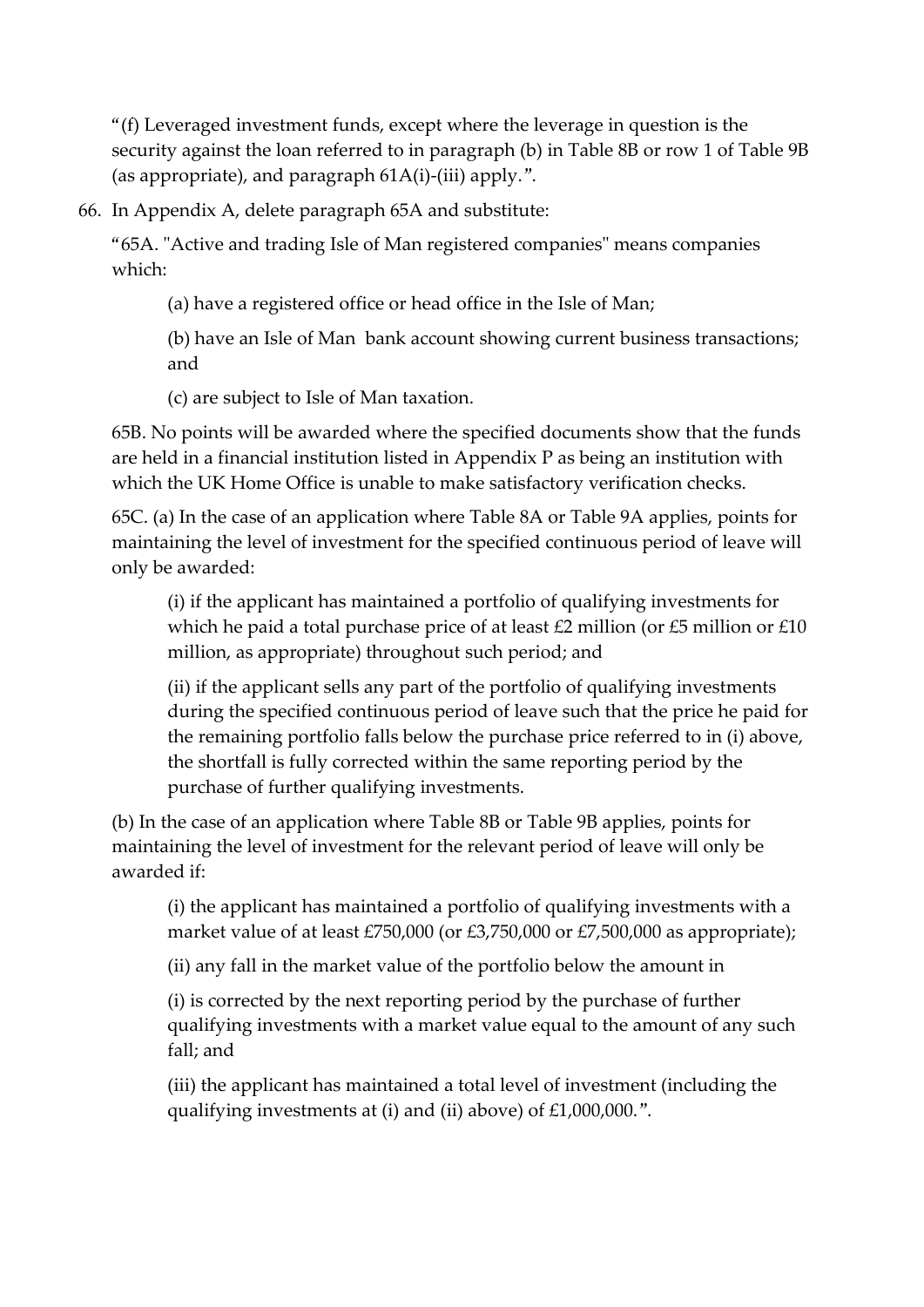- 67. In Appendix A, in paragraph 65-SD(a)(i), delete "the third row of Table 8" and substitute "the relevant table".
- 68. In Appendix A, in paragraph 65-SD(a)(iv), after "next reporting period" insert "as required by paragraph 65C (a) or (b) as applicable".
- 69. In Appendix A, in paragraph 65-SD(b), delete:

"Where the applicant previously had leave as an Investor and is unable to provide the evidence listed above because he manages his own investments, or has a portfolio manager who does not operate in the Isle of Man"

and substitute:

"Where the applicant is applying under Table 8B or Table 9B, previously had leave as an Investor and is unable to provide the evidence listed above because he manages his own investments, or because he has a portfolio manager who does not operate in the Isle of Man".

- 70. In Appendix A, in paragraph 65-SD(c), delete "Where the applicant has invested" and substitute "Where the applicant is applying under Table 8B or Table 9B and has invested".
- 71. In Appendix A, in paragraph 65-SD(d), delete "the third row of Table 8" and substitute "Table 8A, Table 8B, Table 9A or Table 9B".
- 72. In Appendix O, in the table, delete the following rows:
- 73.

| Cambridge IGCSE<br>English as a First<br>Language (Syllabus<br>$0500 \& 0522$  | Cambridge<br>International<br>Examinations | <b>B1</b><br>B2            | No expiry | Certificate<br>Supplementary<br>Certifying Statement with<br>breakdown of component<br>grades |
|--------------------------------------------------------------------------------|--------------------------------------------|----------------------------|-----------|-----------------------------------------------------------------------------------------------|
| Cambridge IGCSE<br>English as a Second<br>Language (Syllabus<br>$0510 \& 0511$ | Cambridge<br>International<br>Examinations | A <sub>2</sub><br>B1<br>B2 | No expiry | Certificate<br>Supplementary<br>Certifying Statement with<br>breakdown of component<br>grades |

| <b>BULATS Online</b><br>$\vert$ (certificated version) $\vert$ English | Cambridge | $\mathsf{A}1$<br>A <sub>2</sub> | 2 years | For tests taken before 6 April<br>2013: Certificate, Test report<br>form for each component |
|------------------------------------------------------------------------|-----------|---------------------------------|---------|---------------------------------------------------------------------------------------------|
|------------------------------------------------------------------------|-----------|---------------------------------|---------|---------------------------------------------------------------------------------------------|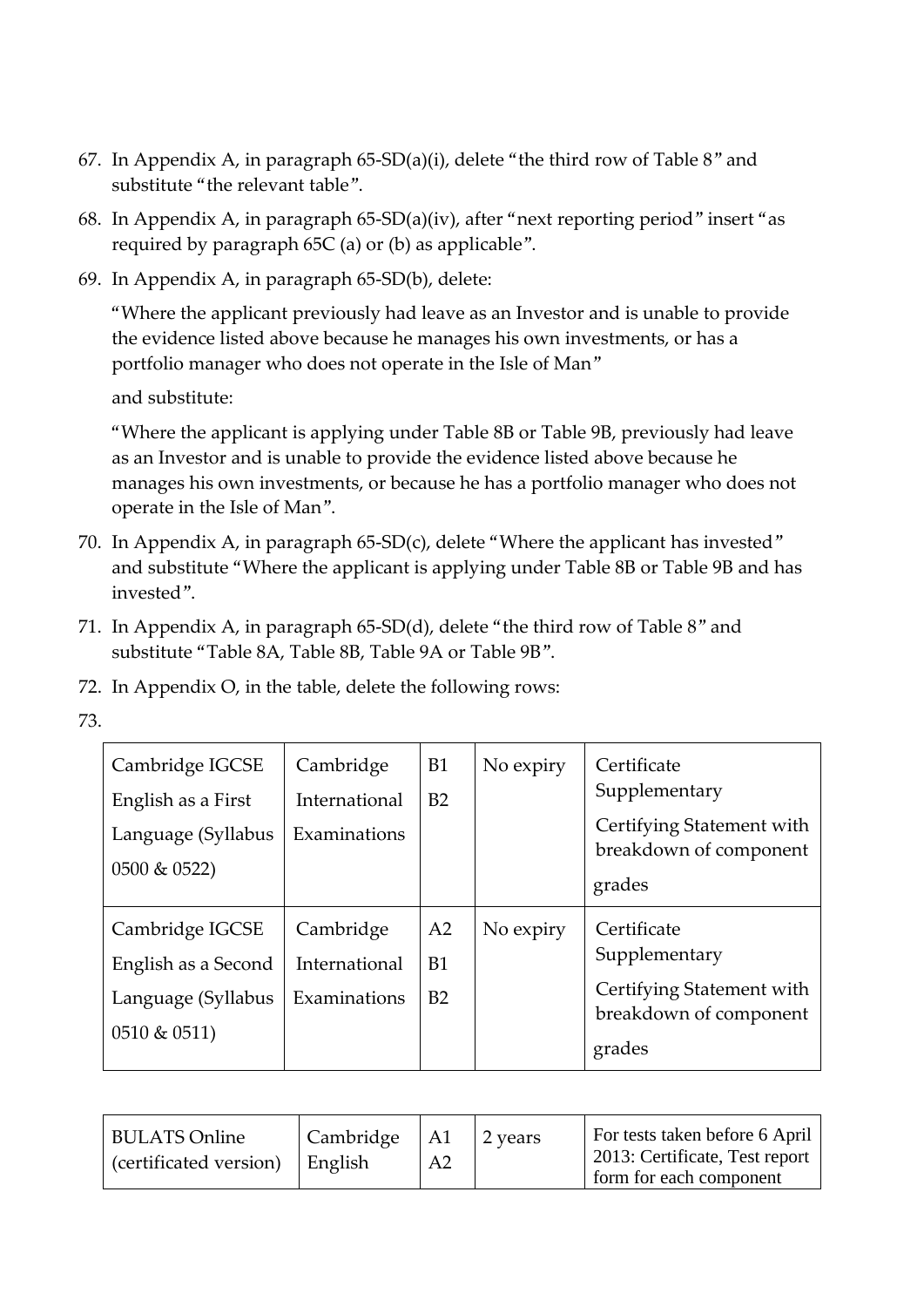| Only tests taken with | (previously) | B1             | (reading, writing, speaking,            |
|-----------------------|--------------|----------------|-----------------------------------------|
| certifying BULATS     | known as     | B <sub>2</sub> | listening), Name of test                |
| agents detailed on    | Cambridge    | C1             | centre, Country where test<br>was taken |
| the BULATS website    | ESOL)        | C <sub>2</sub> |                                         |
|                       |              |                | For tests taken on or after             |
|                       |              |                | 6 April 2013: no                        |
|                       |              |                | documents required                      |
|                       |              |                | (Scores will be verified                |
|                       |              |                | using the Cambridge                     |
|                       |              |                | English online system                   |
|                       |              |                | using name, date of birth               |
|                       |              |                | and passport number)                    |

| <b>Entry Level</b><br>Certificate in ESOL<br>Skills for Life | Trinity<br>College<br>London | A1<br>A2<br><b>B1</b> | For UK<br>Immigration<br>purposes,<br>the tests are<br>valid for 2<br>years only | For tests taken before 1<br>July 2013: Summary slip<br>and certificate<br>For tests taken on or after<br>1 July 2013: Certificate                                                                                                                       |
|--------------------------------------------------------------|------------------------------|-----------------------|----------------------------------------------------------------------------------|---------------------------------------------------------------------------------------------------------------------------------------------------------------------------------------------------------------------------------------------------------|
|                                                              |                              |                       |                                                                                  | which must show the<br>candidate's name,<br>qualification, date of<br>award and the candidate<br><b>Trinity ID</b>                                                                                                                                      |
| Level 1 Certificate in<br><b>ESOL Skills for Life</b>        | Trinity<br>College<br>London | B2                    | For UK<br>Immigration<br>purposes,<br>the tests are<br>valid for 2<br>years only | For tests taken before 1<br>July 2013: Summary slip<br>and certificate<br>For tests taken on or after<br>1 July 2013: Certificate<br>which must show the<br>candidate's name,<br>qualification, date of<br>award and the candidate<br><b>Trinity ID</b> |
| Level 1 Certificate in<br><b>ESOL Skills for Life</b>        | Trinity<br>College<br>London | C1                    | For UK<br>Immigration<br>purposes,<br>the tests are<br>valid for 2<br>years only | For tests taken before 1<br>July 2013: Summary slip<br>and certificate<br>For tests taken on or after<br>1 July 2013: Certificate<br>which must show the                                                                                                |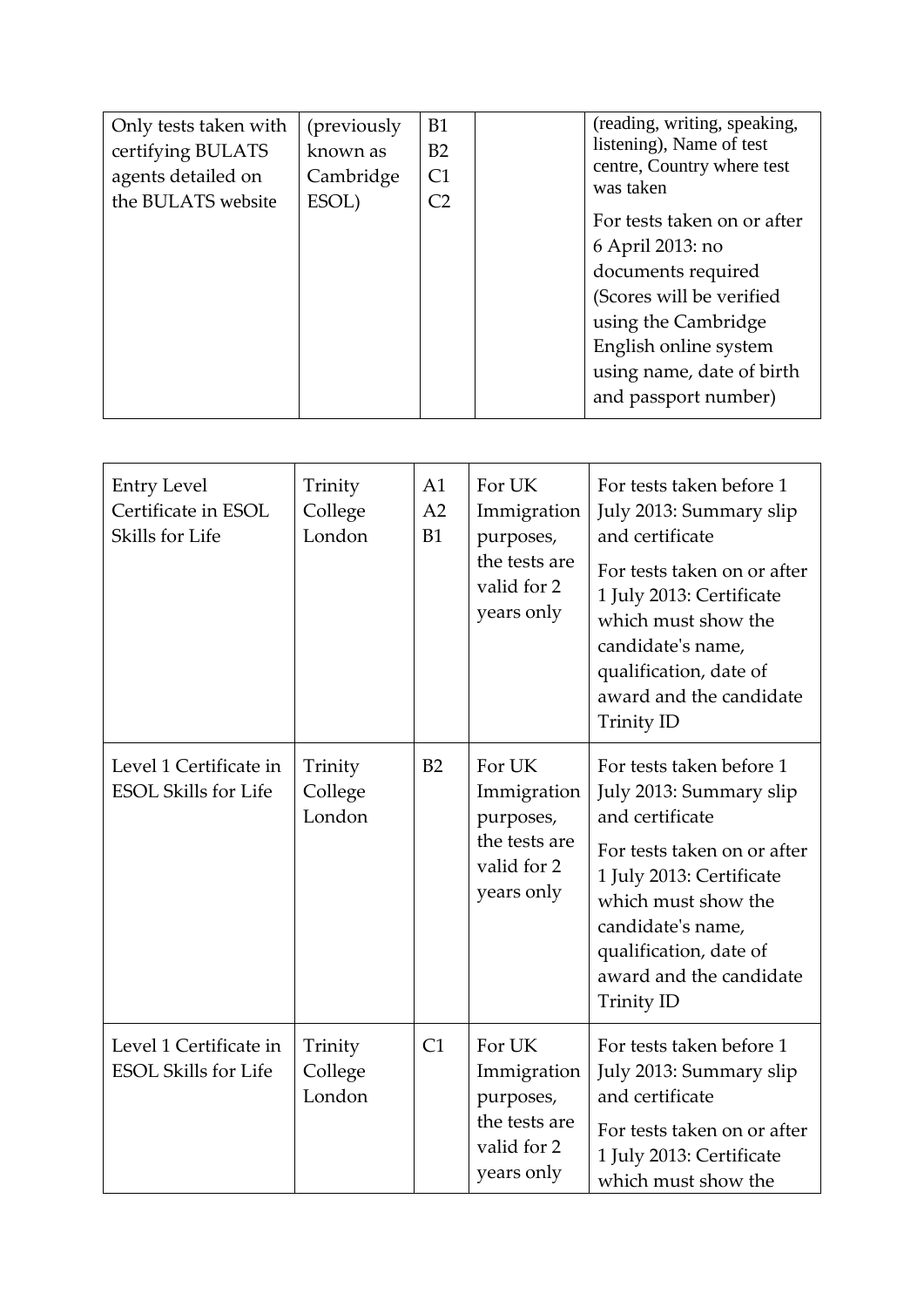|  |  | candidate's name,       |
|--|--|-------------------------|
|  |  | qualification, date of  |
|  |  | award and the candidate |
|  |  | Trinity ID              |

 $\frac{a}{\cdot}$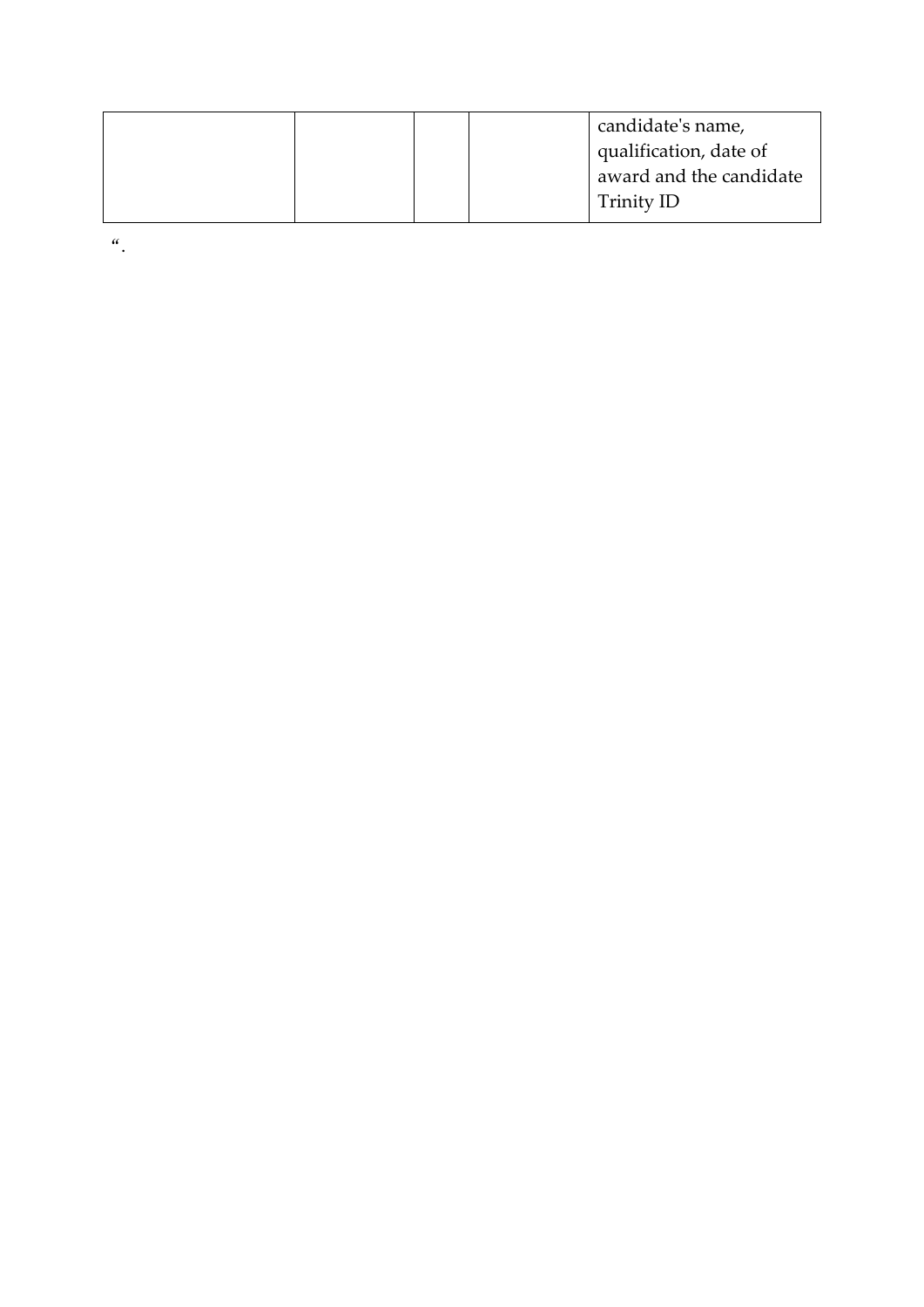#### **Explanatory Note**

#### **1. Purpose of the Instrument**

#### **2. Policy Background**

### *What is being done and why*

### **Changes relating to Tier 1 (Entrepreneur)**

2.1 The Tier 1 (Entrepreneur) category of the Points-Based System caters for those with financial backing (of either £50,000 or £200,000, depending on their circumstances) to set up, take over or otherwise be actively involved in the running of a business in the Isle of Man.

2.2 The rules for the category were tightened by the UK in December 2012 and again in January 2013 to attempt to counter abuse and the Isle of Man extended those changes at a later date. However, UK Visas & Immigration (UKVI) continues to receive very high volumes of applications, around two thirds of which are refused on the basis that UKVI is not satisfied that the applicant genuinely intends to establish a business. Further investigations have identified large numbers of applications under this category to be associated with organised attempts to obtain leave to remain by fraud. In addition UKVI's investigations into those involved in abusing the English language testing regime have identified a significant number of people with invalid or questionable ETS certificates who have either obtained, or sought to obtain leave under the Tier 1 (Entrepreneur) route. UKVI checks on the tax status of those who have previously been granted leave to remain under the route also indicate that a significant number are in employment in breach of their conditions. In order to maintain the integrity of the Common Travel Area, the Isle of Man Immigration Rules need to follow the UK in strengthening the provisions against abuse.

2.3 The following changes are being made to this category:

- Tier 1 (Entrepreneur) Migrants are restricted to working only for their own business. A clarification is being made to confirm that this means they cannot claim to be self-employed yet work in a de facto employment relationship with another employer.
- Clarifications are being made to tables in Appendix A that registration as a director must be with Companies Registry. The notes to the tables already made this clear, but the amendments show this more clearly in the tables themselves.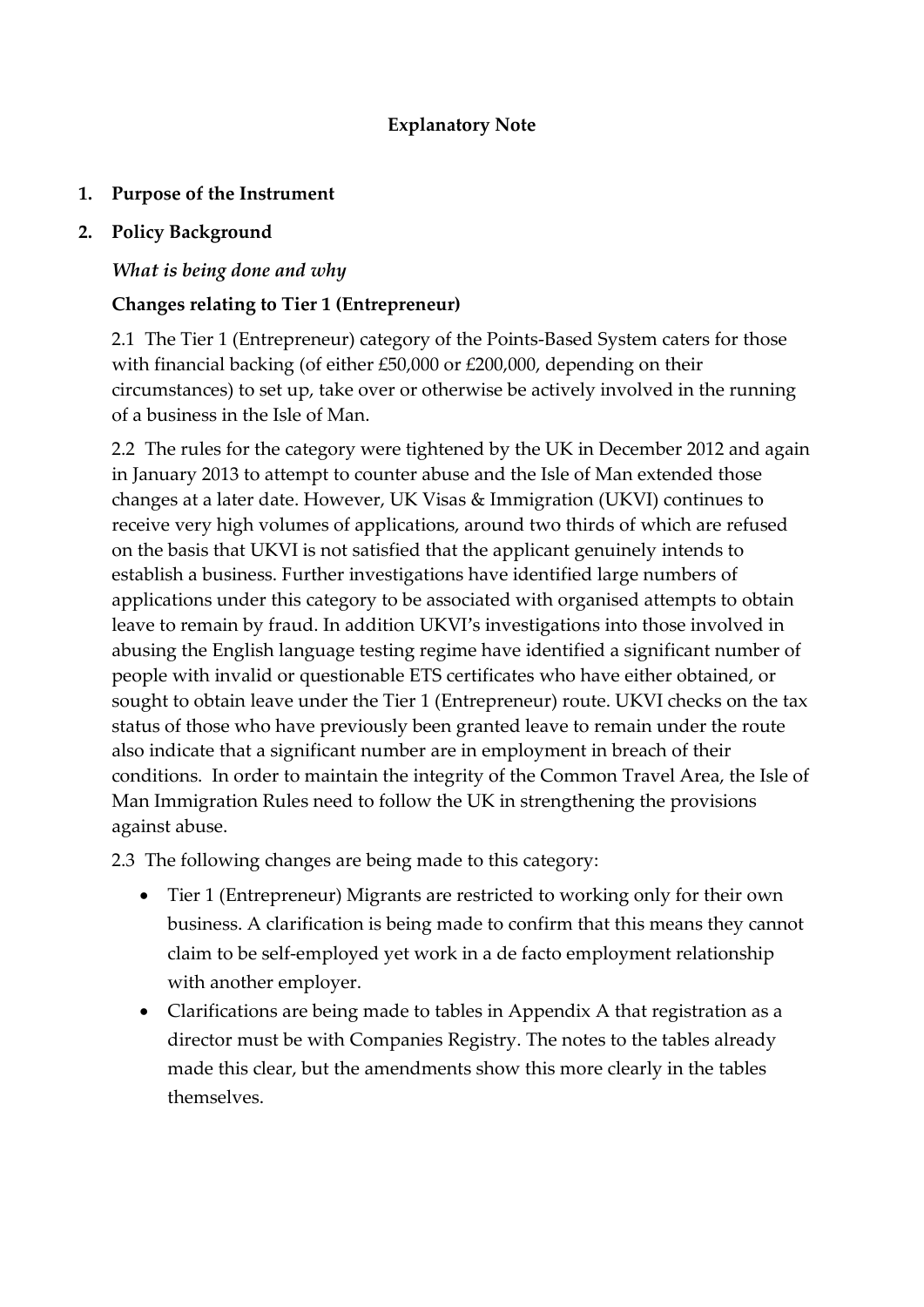- A clarification is being made to the requirement for an applicant to be a director where the funding they are claiming points for is made available to their business, rather than to the applicant by name.
- A change is being made so that where an applicant is required to provide evidence of a business bank account, they must be a signatory to that account. This is a minor change which all genuine applicants should already satisfy.

## **Changes relating to Tier 1 (Investor)**

**2.4 The Tier 1 (Investor) category** caters for high net worth individuals making a substantial financial investment to the Isle of Man. This category was recently reviewed by the Migration Advisory Committee in the United Kingdom and their report was published on 28 February 2014. The following changes have been made to this category in the United Kingdom, to come into force on  $6<sup>th</sup>$  November 2014, partially in response to that report. It is proposed that the Isle of Man Immigration Rules be changed in line as enquiries have already been received from individuals trying to circumvent the changes in the UK by applying to the Isle of Man and the integrity of the Common Travel Area is at risk if the Isle of Man Rules differ greatly from those of the UK.

- The current £1 million minimum investment threshold is being raised to  $£2$ million.
- A change is being made to require the full investment sum to be invested in prescribed forms of investments (share or loan capital in active and trading Isle of Man companies), rather than 75% of the sum as at present).
- The current requirement that the migrant's investment must be "topped up" if its market value falls is being removed; instead Tier 1 (Investor) Migrants will only need to purchase new qualifying investments if they sell part of their portfolios and need to replace them in order to maintain the investment threshold.
- The existing provision under which the required investment sum can be sourced as a loan is being removed.
- Transitional arrangements are being applied, so that Tier 1 (Investor) Migrants who have already entered the route before these changes are introduced will not be subject to these changes when they apply for extensions or for indefinite leave to remain.
- Entry Clearance Officers and Isle of Man Immigration caseworkers are being empowered to refuse a Tier 1 (Investor) application if they have reasonable grounds to believe that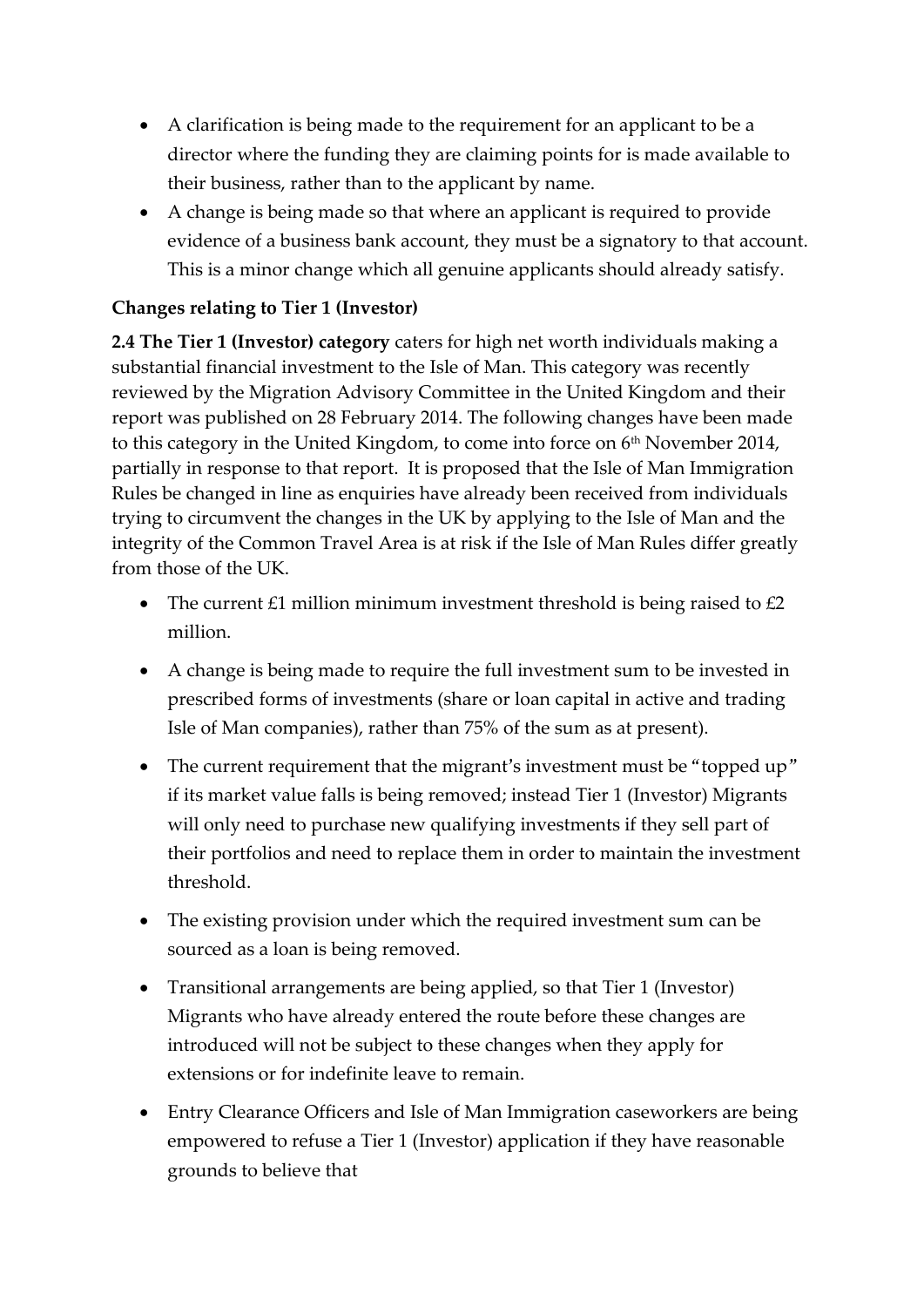o the applicant is not in control of the investment funds;

o the funds were obtained unlawfully (or by means which would be unlawful if they happened in the Isle of Man); or

o the character, conduct or associations of a party providing the funds mean that approving the application is not conducive to the public good.

## **Changes relating to Tier 5 (Government Authorised Exchange)**

2.5 Tier 5 of the Points-Based System caters for youth mobility and temporary workers coming for primarily non-economic purposes, and consists of two categories: Tier 5 (Youth Mobility Scheme) and Tier 5 (Temporary Workers). The Temporary Workers category consists of five sub-categories: Creative and Sporting, Charity Workers, Religious Workers, Government Authorised Exchange, and International Agreement. Applicants must have a Tier 5 Sponsor, which is usually their Isle of Man employer. The Government Authorised Exchange route enables people to come to the Isle of Man to share knowledge, skills and gain work experience through individual schemes.

2.6 The change adds a new 12 month "Mathematics Teacher Exchange" scheme between England and China to the list of approved schemes under the Tier 5 Government Authorised Exchange route. This scheme is funded by the Department for Education (DfE) and will be run by the National College for Teaching and Leadership which is an executive agency of the DfE. The scheme aims to share learning and best practice regarding the teaching of mathematics in schools in England and China. Including the scheme in the Isle of Man Immigration Rules means that it will be available to Isle of Man Schools, if required.

# **Changes relating to approved English language tests**

2.7 Applicants in various immigration categories are required to prove their English language ability. One way in which they may do so is by passing an English language test approved by the Lieutenant Governor for these purposes. The approved tests, and the levels of English that they are accepted for, are set out in Appendix O to the Immigration Rules.

2.8 Changes are being made to remove all tests provided by Cambridge International Examinations (CIE) from the list of approved English language tests on the date these Rule Changes take effect. This is a scheduled withdrawal at this provider's request.

2.9 Changes are also being made to remove specific tests provided by Cambridge English (the BULATS Online test) and Trinity College London (ESOL Skills for Life tests) from the list of approved English language tests on the date these Rule Changes take effect. These changes are being made at the providers' requests. Other listed tests from these two providers will continue to be accepted.